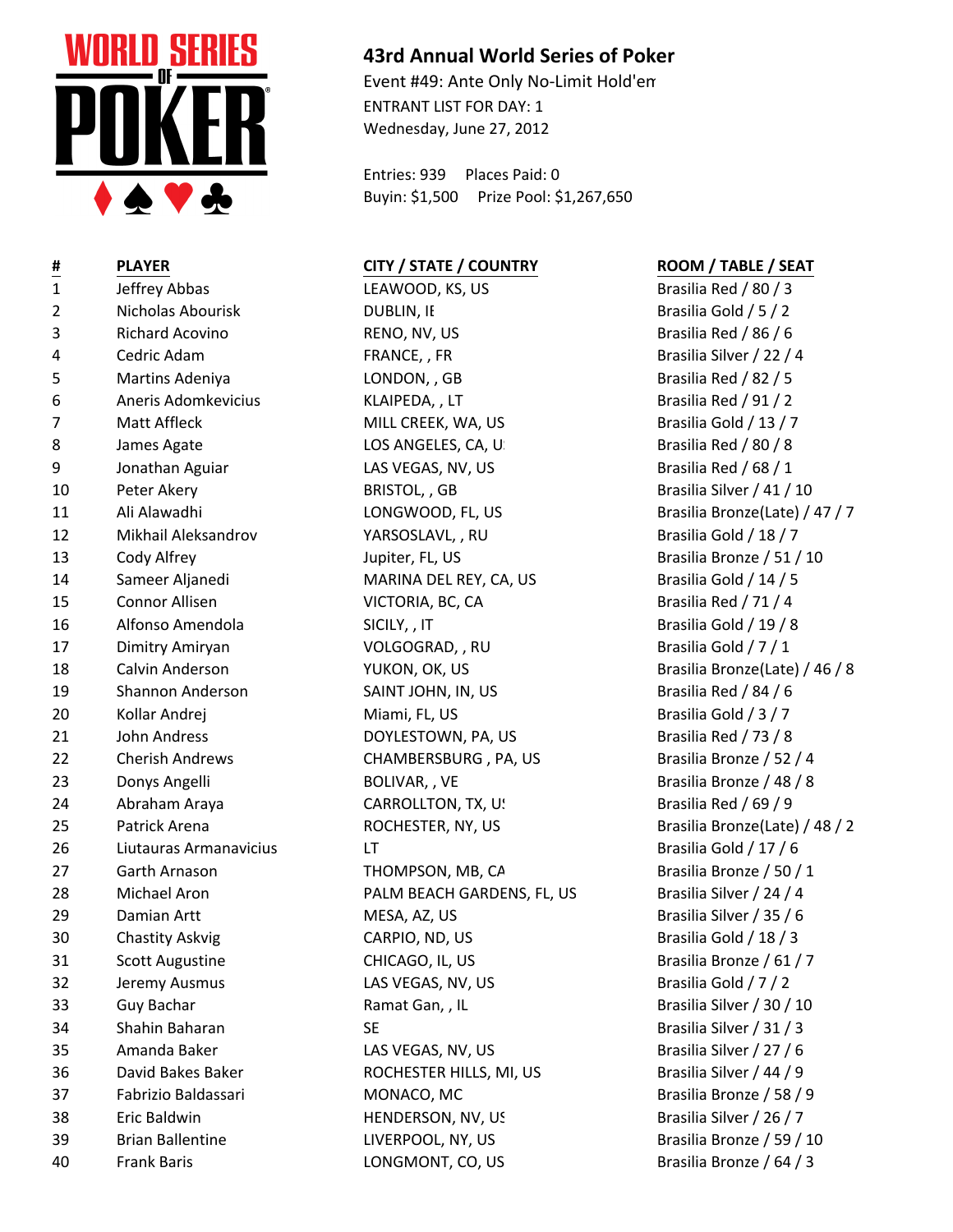| 41 | David Barraclough       |
|----|-------------------------|
| 42 | Petr Bartagov           |
| 43 | Gesie Bason             |
| 44 | <b>Scott Baumstein</b>  |
| 45 | Larry Baxter            |
| 46 | Salman Behbehani        |
| 47 | Andrea Benelli          |
| 48 | <b>Brian Benhamou</b>   |
| 49 | Michael Bensimon        |
| 50 | Michael Benvenuti       |
| 51 | James Bergen            |
| 52 | Adam Berger             |
| 53 | <b>Madison Bergeron</b> |
| 54 | Joshua Bergman          |
| 55 | <b>Matthew Berkey</b>   |
| 56 | Nachman Berlin          |
| 57 | Samuel Bernstein        |
| 58 | Leonid Bilokur          |
| 59 | Michael Binger          |
| 60 | Nick Binger             |
| 61 | <b>Balazs Biri</b>      |
| 62 | Chris Bjorin            |
| 63 | Scott Blackman          |
| 64 | <b>Marc Blais</b>       |
| 65 | <b>Benton Blakeman</b>  |
| 66 | <b>Matthew Bloch</b>    |
| 67 | <b>Stephane Blouin</b>  |
| 68 | Jonathan Bloyen         |
| 69 | Daniel Blum             |
| 70 | <b>Eddie Blumenthal</b> |
| 71 | Barny Boatman           |
| 72 | Scott Bohlman           |
| 73 | <b>Ismael Bojang</b>    |
| 74 | <b>Alex Bolotin</b>     |
| 75 | Salvatore Bonavena      |
| 76 | Jeffery Bond            |
| 77 | Daniel Bonior           |
| 78 | Mark Bonsack            |
|    |                         |
| 79 | John Borzio             |
| 80 | <b>Balazs Botond</b>    |
| 81 | Philippe Boucher        |
| 82 | Kevin Boudreau          |
| 83 | <b>Burt Boutin</b>      |
| 84 | Kyle Bowker             |
| 85 | <b>Tom Braband</b>      |
| 86 | Matt Brady              |
| 87 | Christopher Brammer     |
| 88 | Daniel Braun            |
| 89 | <b>Robert Bright</b>    |
| 90 | Joshua Brill            |
| 91 | <b>Eric Brix</b>        |
| 92 | Yuval Bronshtein        |

LONDON, , GB Brasilia Gold / 16 / 6 MOSCOW, , RU Brasilia Bronze / 56 / 3 Rymst, , BE Brasilia Gold / 12 / 7 NEW YORK, NY, US Brasilia Bronze / 51 / 3 PARMA, MI, US Brasilia Silver / 38 / 9 GB Brasilia Bronze / 55 / 10 PRATO, , IT BRATO, Brasilia Silver / 38 / 5 PARIS, , FF BRIAN Brasilia Gold / 13 / 1 Westmount, , CA Brasilia Red / 69 / 8 LAS VEGAS, NV, US Brasilia Red / 70 / 3 COLUMBIA, MD, US Brasilia Red / 76 / 1 San Jose, CA, US Brasilia Bronze / 56 / 7 SURREY, BC, CA Brasilia Gold / 4 / 5 BROOKLINE, MA, US Brasilia Red / 92 / 5 LAS VEGAS, NV, US Brasilia Gold / 13 / 8 56 Nachman Berlin BROOKLYN, NY, US Brasilia Bronze / 62 / 6 ENGELWOOD, NJ, US Brasilia Silver / 33 / 2 MOSCOW, , RU Brasilia Gold / 7 / 10 LAS VEGAS, NV, US Brasilia Red / 76 / 10 LAS VEGAS, NV, US Brasilia Bronze / 62 / 5 BUDAPEST, , HU Brasilia Silver / 31 / 5 LONDON, , GB Brasilia Red / 73 / 5 WEBSTER, NY, US Brasilia Silver / 40 / 7 SHERBROOKE, QC, CA Brasilia Bronze / 55 / 1 THIBODAUX, LA, US Brasilia Silver / 36 / 7 BROOKLINE, MA, US Brasilia Silver / 23 / 7 CA Brasilia Red / 79 / 1 ENTON, TX, US Brasilia Silver / 29 / 8 GAINESVILLE, FL, US Brasilia Gold / 15 / 9 VERONA, WI, US Brasilia Silver / 30 / 4 The HENDON, , GB Brasilia Silver / 40 / 2 GLENVIEW, IL, US Brasilia Silver / 36 / 2 The Brasilia Red / 70 / 7 BROOKLYN, NY, US Brasilia Red / 72 / 6 CESSANITI, , IT BRASILLE BRASILLE RED RESSANITI, , IT THOUSAND OAKS, CA, US Brasilia Silver / 31 / 6 Fighland, IN, US Brasilia Silver / 29 / 7 The ELUM, WA, US Brasilia Gold / 16 / 9 TRENTON, NJ, US Brasilia Bronze / 54 / 9 BUDAPEST, , HU Brasilia Silver / 27 / 10 QUEBEC, QC, CA Brasilia Red / 91 / 10 COLORADO SPRINGS, CO, US Brasilia Bronze / 60 / 6 LAS VEGAS, NV, US Brasilia Red / 67 / 1 WALTON, NY, US Brasilia Gold / 17 / 5 LAS VEGAS, NV, US Brasilia Silver / 36 / 1 87 Brasilia Silver / 29 / 2 Los Angeles, CA, US Brasilia Bronze / 56 / 5 Las Vegas, NV, US Brasilia Red / 81 / 9 CAMBRIDGE, OH, US Brasilia Silver / 26 / 1 LITTLE CANADA, MN, US Brasilia Red / 89 / 5

UPPER DARBY, PA, US Brasilia Bronze(Late) / 48 / 9 CHARLESTON, SC, US Brasilia Gold / 11 / 2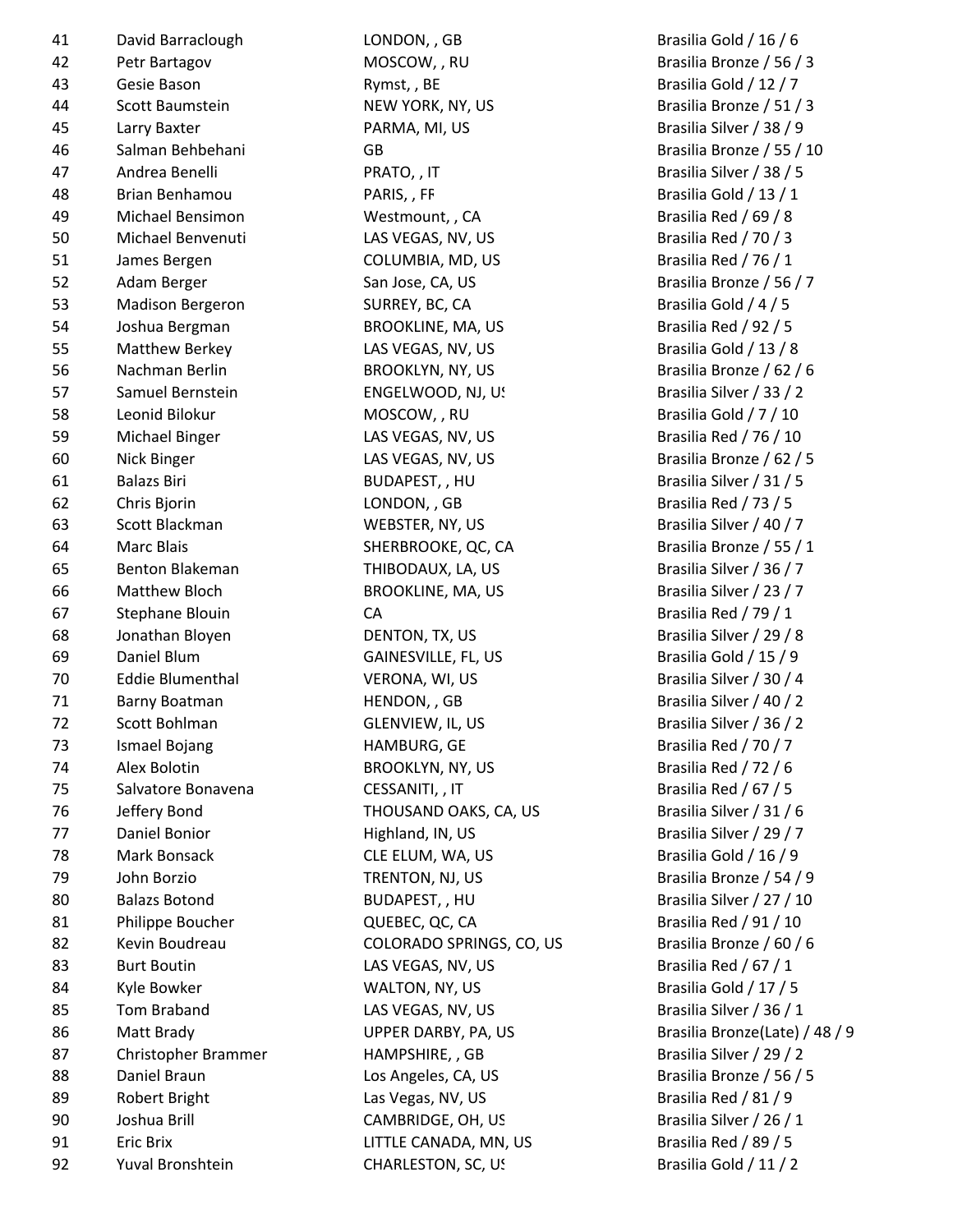| 93  | Michael Brown            |
|-----|--------------------------|
| 94  | Robert Brown             |
| 95  | Wayne Brown              |
| 96  | Yehuda Buchalter         |
| 97  | Konstantin Bucherl       |
| 98  | Ryan Buckholtz           |
| 99  | Pratyush Buddiga         |
| 100 | John Buglion             |
| 101 | <b>Marcel Buissink</b>   |
| 102 | Mark Burford             |
| 103 | Jeremy Burleson          |
| 104 | <b>Regis Burlot</b>      |
| 105 | <b>Olivier Busquet</b>   |
| 106 | Shawn Busse              |
| 107 | Daniel Buzgon            |
| 108 | Joe Cada                 |
| 109 | <b>Blake Cahail</b>      |
| 110 | Erik Cajelais            |
| 111 | <b>Frank Calo</b>        |
| 112 | Anthony Campagna         |
| 113 | <b>Brandon Cantu</b>     |
| 114 | Huynh Cao                |
| 115 |                          |
|     | Joseph Cappello          |
| 116 | Joseph Cappuccio         |
| 117 | <b>Manuel Cardoso</b>    |
| 118 | <b>Wayne Carlson</b>     |
| 119 | <b>Everett Carlton</b>   |
| 120 | <b>Scott Carragher</b>   |
| 121 | Craig Carrillo           |
| 122 | <b>Mike Carson</b>       |
| 123 | Rogelio Castaneda        |
| 124 | Eugene Castro            |
| 125 | Janno Cazemier           |
| 126 | Steve Cha                |
| 127 | Matthieu Chalier         |
| 128 | Ronit Chamani            |
| 129 | <b>Feming Chan</b>       |
| 130 | <b>Terrence Chan</b>     |
| 131 | <b>Rex Chang</b>         |
| 132 | <b>Neil Channing</b>     |
| 133 | <b>Steve Chanthaboua</b> |
| 134 | Joseph Chaplin           |
| 135 | Mohsin Charania          |
| 136 | Sunny Chattha            |
| 137 | <b>Tommy Chen</b>        |
| 138 | Wai Cheng                |
| 139 | Joseph Cheong            |
| 140 | Hoi Cheung               |
| 141 | David Chicotsky          |
| 142 | <b>Brian Chike</b>       |
| 143 | David Chiu               |
|     |                          |

FLOWER MOUND, TX, US Brasilia Silver / 28 / 2 MILFORD, NH, US Brasilia Red / 83 / 10 NEWBERRY, MI, US Brasilia Silver / 20 / 1 FOREST HILLS, NY, US Brasilia Gold / 3 / 6 RENGENSBURG, , DE Brasilia Bronze / 50 / 10 STUDIO CITY, CA, US Brasilia Silver / 32 / 7 99 Pratyush Buddiga COLORADO SPRINGS, CO, US Brasilia Gold / 2 / 2 COMMACK, NY, US Brasilia Red / 90 / 4 BERGEN, , NO Brasilia Gold / 18 / 1 SHREVEPORT, LA, US Brasilia Bronze / 47 / 10 STANLEY, NC, US Brasilia Red / 86 / 1 PLOUFRAGAN, , FR Brasilia Gold / 9 / 1 KATONAH, NY, US Brasilia Red / 83 / 8 MASSAPEQUA, NY, US Brasilia Red / 74 / 3 107 MARLTON, NJ, US Brasilia Gold / 6 / 8 SHELBY TOWNSHIP, MI, US Brasilia Gold / 19 / 10 KANSAS CITY, MO, US Brasilia Bronze / 59 / 8 TERREBONNE, QC, CA Brasilia Silver / 26 / 3 LIVERPOOL, NY, US Brasilia Bronze / 59 / 2 MANORVILLE, NY, U. Brasilia Bronze / 50 / 3 114 SAN JOSE, CA, US Brasilia Red / 90 / 8 NEW ROCHELLE, NY, US Brasilia Red / 65 / 3 HAMMONTON, NJ, US Brasilia Silver / 20 / 3 117 Brasilia Silver / 36 / 8 RIVERVIEW, , AU Brasilia Silver / 30 / 9 119 ST PAUL, MN, US Brasilia Silver / 26 / 9 Charlottetown, , CA Brasilia Red / 79 / 8 SANTA ROSA, CA, US Brasilia Silver / 28 / 3 LAS VEGAS, NV, US Brasilia Red / 71 / 10 BROWNSVILLE, TX, US Brasilia Silver / 21 / 6 125 Janno Cazemier KABUL, NL Brasilia Gold / 7 / 6 Closter, NJ, US Brasilia Gold / 8 / 3 127 Matthieu Chalier FR Brasilia Red / 83 / 6 JOHANNESBURG, , ZA Brasilia Silver / 33 / 9 WEST WINDSOR, NJ, US Brasilia Red / 91 / 6 VANCOUVER, BC, CA Brasilia Gold / 16 / 10 San Francisco, CA, US Brasilia Bronze / 61 / 5 132 LONDON, , GB Brasilia Gold / 9 / 7 133 ISS ENDRY STEVE CHAND IS A STEVE CHANNEY, OR, US And STEVE CHANGE Brasilia Red / 73 / 6 134 NEW YORK, NY, US Brasilia Silver / 28 / 8 CHICAGO, IL, US Brasilia Silver / 41 / 5 LONDON, , GB Brasilia Red / 86 / 2 137 SAN JOSE, CA, US Brasilia Bronze / 62 / 9 RANDOLPH, NJ, US Brasilia Red / 90 / 6 LA MIRADA, CA, US Brasilia Bronze / 55 / 7 KOWLOON CITY, , HH Brasilia Silver / 30 / 5 FORT WORTH, TX, US BRASILLE Brasilia Silver / 30 / 6 PLEASANT PRAIRIE, WI, US Brasilia Red / 67 / 3 LAS VEGAS, NV, US Brasilia Bronze / 53 / 5 144 Isaac Choi EDEN PRAIRIE, MN, US Brasilia Silver / 32 / 9

LAS VEGAS, NV, US Brasilia Bronze(Late) / 47 / 3 HENDERSON, NV, US Brasilia Bronze(Late) / 47 / 4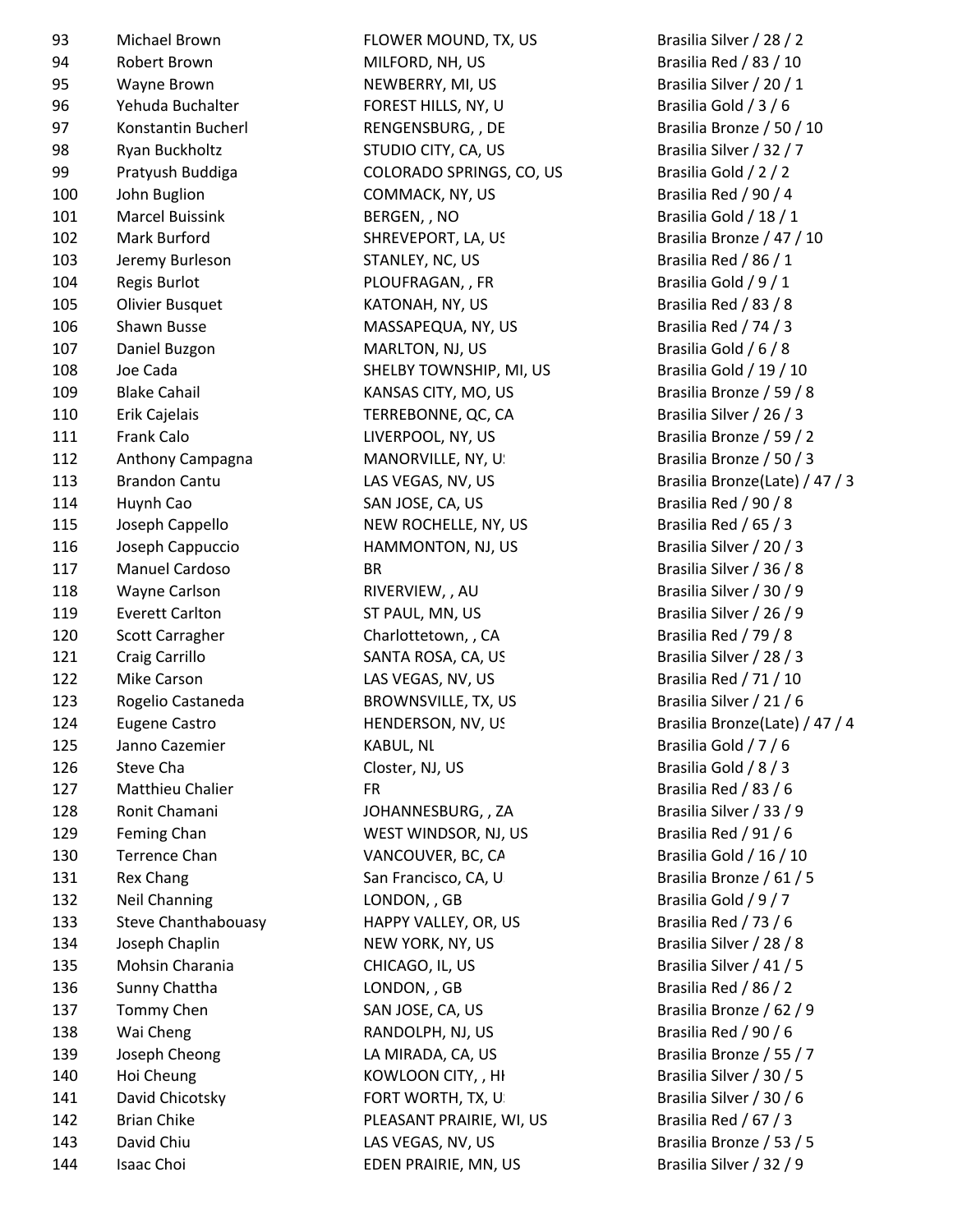| 145 | Mykola Chornyi           | GB                      | Brasilia Red / 84 / 5     |
|-----|--------------------------|-------------------------|---------------------------|
| 146 | Robert Chow              | SCHAUMBURG, IL, US      | Brasilia Gold / 3 / 8     |
| 147 | <b>Randall Christing</b> | LA MIRADA, CA, US       | Brasilia Gold / 16 / 5    |
| 148 | Fernando Cimaglia        | $\mathsf{I}\mathsf{T}$  | Brasilia Red / 67 / 4     |
| 149 | Cornel Cimpan            | LEAGUE CITY, TX, US     | Brasilia Gold / 15 / 10   |
| 150 | Zach Clark               | LAS VEGAS, NV, US       | Brasilia Bronze(Late) /   |
| 151 | <b>Scott Clements</b>    | LAS VEGAS, NV, US       | Brasilia Bronze / 64 / 5  |
| 152 | Raymond Coburn           | JACKSON, NJ, US         | Brasilia Silver / 30 / 2  |
| 153 | <b>Conrad Coetzer</b>    | JOHANNESBURG, , ZA      | Brasilia Bronze(Late) /   |
| 154 | Jesse Cohen              | ARDMORE, PA, US         | Brasilia Bronze / 58 / 1  |
| 155 | Randall Cohen            | NAPLES, FL, US          | Brasilia Silver / 37 / 4  |
| 156 | Corwin Cole              | LAS VEGAS, NV, US       | Brasilia Bronze / 55 / 2  |
| 157 | Daniel Collinge          | LAWNDALE RD, MA, US     | Brasilia Silver / 23 / 1  |
| 158 | Jim Collopy              | WASHINGTON, DC, US      | Brasilia Silver / 39 / 9  |
| 159 | Daniel Colman            | Holden, MA, US          | Brasilia Red / 72 / 10    |
| 160 | Daniel Colpoys           | GLOUCESTER, MA, US      | Brasilia Silver / 22 / 2  |
| 161 | Sebastien Comel          | St Praire Du Mont, , FR | Brasilia Silver / 25 / 3  |
| 162 | Justin Conley            | PRESTONBURG, KY, US     | Brasilia Gold / 3 / 1     |
| 163 | <b>Teddy Conner</b>      | NEW ORLEANS, LA, US     | Brasilia Red / 87 / 1     |
| 164 | Thomas Conway            | PALATINE, IL, US        | Brasilia Red / 91 / 7     |
| 165 | Adam Cook                | PASADENA, MD, US        | Brasilia Silver / 22 / 3  |
| 166 | <b>Tyler Cornell</b>     | SAN CLEMENTE, CA, US    | Brasilia Silver / 35 / 4  |
| 167 | Jesus Cortes             | ZARAGOZA, , ES          | Brasilia Bronze / 48 / 5  |
| 168 | Joseph Couden            | REYNOLDSBURG, OH, US    | Brasilia Red / 79 / 9     |
| 169 | Jeff Coutroulis          | TAMPA, FL, US           | Brasilia Gold / 1 / 6     |
| 170 | <b>Bradley Craig</b>     | CLEVELAND, OH, US       | Brasilia Bronze / 62 / 7  |
| 171 | <b>Russell Crane</b>     | HOWELL, NJ, US          | Brasilia Gold / 17 / 1    |
| 172 | Jason Crisologo          | Seattle, WA, US         | Brasilia Silver / 30 / 7  |
| 173 | Sorin Cristea            | Glendale, NY, US        | Brasilia Gold / 16 / 7    |
| 174 | Jordan Cristos           | PALMDALE, CA, US        | Brasilia Silver / 25 / 8  |
| 175 | Douglas Crook            | LAS VEGAS, NV, US       | Brasilia Silver / 37 / 10 |
| 176 | Owen Crowe               | HALIFAX, NS, CA         | Brasilia Red / 65 / 5     |
| 177 | Franco Cupello           | THUNDER BAY, ON, CA     | Brasilia Gold / 11 / 3    |
| 178 | Marcelo Curi             | Felton, GA, US          | Brasilia Red / 92 / 7     |
| 179 | John D'Agostino          | EGG HARBOR, NJ, US      | Brasilia Gold / 6 / 10    |
| 180 | Ryan D'Angelo            | BROKLYN, NY, US         | Brasilia Bronze / 62 / 8  |
| 181 | David Dalesandro         | WENONAH, NJ, US         | Brasilia Red / 70 / 5     |
| 182 | Tony Dam                 | DARLING POINT, CO, US   | Brasilia Red / 82 / 10    |
| 183 | <b>Gregory Daniel</b>    | Oakland, CA, US         | Brasilia Silver / 26 / 8  |
| 184 | <b>Neville Darrell</b>   | DEVONSHIRE, , GB        | Brasilia Gold / 10 / 9    |
| 185 | Andrea Dato              | ROME, , IT              | Brasilia Red / 70 / 2     |
| 186 | Manuel Davidian          | MORTON GROVE, IL, US    | Brasilia Silver / 25 / 2  |
| 187 | Seth Davies              | BEND, OR, US            | Brasilia Gold / 14 / 3    |
| 188 | Michael De Gilio         | PORT ST LUCIE, FL, US   | Brasilia Red / 90 / 3     |
| 189 | Pieter De Korver         | LEEWARDEN, , NL         | Brasilia Silver / 23 / 3  |
| 190 | Alessandro De Michele    | $\mathsf{I}\mathsf{T}$  | Brasilia Bronze / 46 / 7  |
| 191 | Koen De Visscher         | LEUVEN, , BE            | Brasilia Silver / 44 / 2  |
| 192 | Andrew Dean              | Feeding Hills, MA, U.   | Brasilia Red / 88 / 2     |
| 193 | <b>Emir Delic</b>        | Grand Rapids, MI, U!    | Brasilia Red / 65 / 1     |
| 194 | <b>Mario Delis</b>       | BAKERSFIELD, CA, US     | Brasilia Gold / 2 / 8     |
| 195 | Dm Delvecchio            | PORT JEFFERSON, NY, US  | Brasilia Red / 91 / 8     |
| 196 | Chris DeMaci             | SAN JOSE, CA, US        | Brasilia Bronze / 58 / 2  |
|     |                          |                         |                           |

LAS VEGAS, NV, US Brasilia Bronze(Late) / 48 / 10 153 Conrad Coetzer JOHANNESBURG, , ZA Brasilia Bronze(Late) / 48 / 3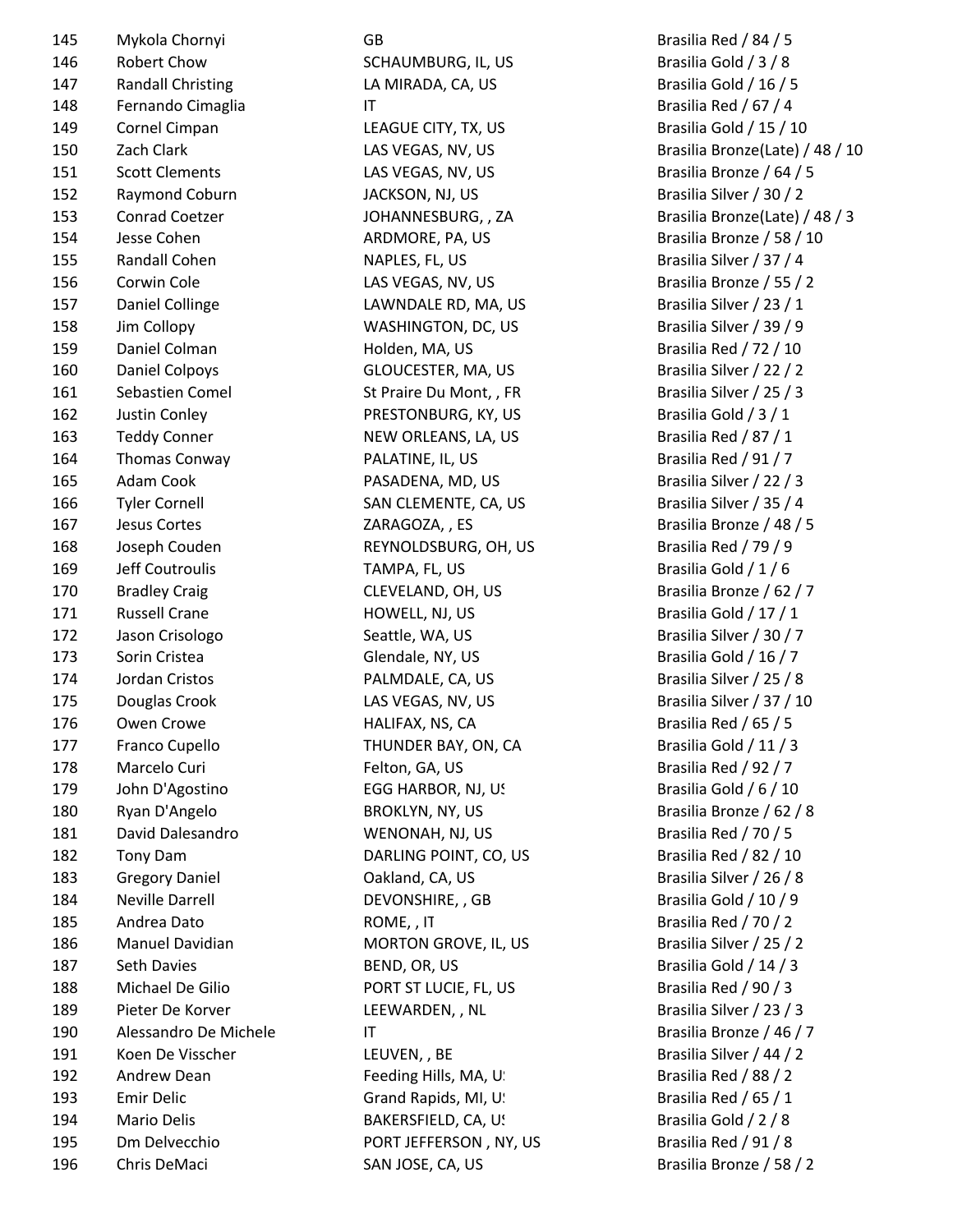| 197 | Robert Deppe             | LIMA, OH, US                 | Brasilia Gold / 17 / 10  |
|-----|--------------------------|------------------------------|--------------------------|
| 198 | Grzegorz Derkowski       | HAMBURG, , DE                | Brasilia Bronze / 49 / 2 |
| 199 | <b>Gregory Derov</b>     | RENO, NV, US                 | Brasilia Bronze / 55 / 4 |
| 200 | Corey Derue              | ROCHESTER, NY, US            | Brasilia Silver / 24 / 8 |
| 201 | Jason Deutsch            | STATEN ISLAND, NY, US        | Brasilia Silver / 31 / 1 |
| 202 | Bryan Devonshire         | HENDERSON, NV, US            | Brasilia Bronze / 63 / 4 |
| 203 | Paul Dewald              | LITTLETON, CO, US            | Brasilia Silver / 37 / 5 |
| 204 | Samuel Dickson           | OXBOW S K, , CA              | Brasilia Gold / 2 / 6    |
| 205 | Julien Dipace            | <b>FR</b>                    | Brasilia Gold / 3 / 5    |
| 206 | Jakub Dobias             | Ceska Trebova, , CZ          | Brasilia Red / 81 / 8    |
| 207 | Jeffrey Dobrin           | MINNETONKA, MN, US           | Brasilia Red / 86 / 3    |
| 208 | Cyriel Dohmen            | GELEEN, , NL                 | Brasilia Silver / 40 / 8 |
| 209 | Chris Dombrowski         | WESLEY CHAPEL, FL, US        | Brasilia Bronze / 48 / 4 |
| 210 | Javier Dominguez         | VALENCIA, , ES               | Brasilia Gold / 13 / 5   |
| 211 | Peter Dorfman            | Austin, TX, US               | Brasilia Bronze / 59 / 7 |
| 212 | <b>Scott Dorsch</b>      | INDEPENDENCE, MO, US         | Brasilia Red / 68 / 3    |
| 213 | Katherine Dozier         | LAS VEGAS, NV, US            | Brasilia Silver / 22 / 6 |
| 214 | Jeremy Dresch            | FRIDLEY, MN, US              | Brasilia Silver / 38 / 7 |
| 215 | Jonathan Driscoll        | BLAINVILLE, QC, CA           | Brasilia Bronze / 61 / 4 |
| 216 | Denys Drobyna            | <b>UA</b>                    | Brasilia Silver / 44 / 8 |
| 217 | <b>Gylbert Drolet</b>    | SAINT-NICOLAS, QC, CA        | Brasilia Gold / 2 / 7    |
| 218 | <b>Eugene Du Plessis</b> | STELLENBOSCH, , ZA           | Brasilia Silver / 27 / 3 |
| 219 | Ricardo Duarte           | Sao Paulo, , BR              | Brasilia Gold / 1 / 4    |
| 220 | <b>Edward Duncan</b>     | ONEIDA, TN, US               | Brasilia Gold / 15 / 3   |
| 221 | Kenneth Dunn             | STEGER, IL, US               | Brasilia Red / 82 / 9    |
| 222 | <b>Tony Dunst</b>        | LAS VEGAS, NV, US            | Brasilia Bronze / 57 / 4 |
| 223 | Francois Dur             | LONS LE SAUNIER, FI          | Brasilia Silver / 21 / 4 |
| 224 | John Eames               | SOUTHPORT, , GB              | Brasilia Silver / 28 / 6 |
| 225 | Jon Eaton                | LAS VEGAS, NV, US            | Brasilia Bronze / 60 / 9 |
| 226 | Ari Eiblum               | SYKESVILLE, MD, US           | Brasilia Silver / 29 / 1 |
| 227 | Michael Eiler            | DE                           | Brasilia Silver / 39 / 6 |
| 228 | Ken Einiger              | LAS VEGAS, NV, US            | Brasilia Red / 74 / 2    |
| 229 | <b>Terrance Eischens</b> | SHAKOPEE, MN, US             | Brasilia Gold / 6 / 3    |
| 230 | <b>Rupert Elder</b>      | <b>BURY ST EDMUNDS, , GB</b> | Brasilia Red / 87 / 6    |
| 231 | Larry Elliot             | PUEBLO, CO, US               | Brasilia Silver / 35 / 3 |
| 232 | Jack Ellwood             | NEWCASTLE, GB                | Brasilia Bronze / 60 / 4 |
| 233 | Eyal Elter               | TEL AVIV, IL                 | Brasilia Red / 85 / 7    |
| 234 | David Emmons             | HOUSTON, TX, US              | Brasilia Gold / 2 / 5    |
| 235 | Ari Engel                | LAS VEGAS, NV, US            | Brasilia Gold / 13 / 9   |
| 236 | Ryan Eriquezzo           | DANBURY, CT, US              | Brasilia Silver / 43 / 3 |
| 237 | Gianluca Escobar         | Lone Tree, CO, US            | Brasilia Bronze / 61 / 1 |
| 238 | Antonio Esfandiari       | LAS VEGAS, NV, US            | Brasilia Red / 83 / 2    |
| 239 | Shahryar Eslami          | VAN NUYS, CA, US             | Brasilia Gold / 7 / 4    |
| 240 | <b>Boulos Estafanous</b> | DARIEN, IL, US               | Brasilia Bronze / 47 / 3 |
| 241 | Danny Estes              | TYLER, TX, US                | Brasilia Gold / 18 / 10  |
| 242 | Joshua Evans             | Plano, TX, US                | Brasilia Red / 70 / 9    |
| 243 | Paul Evans               | MOUNT SHASTA, CA, US         | Brasilia Red / 85 / 6    |
| 244 | Will Failla              | NEW YORK, NY, US             | Brasilia Red / 83 / 5    |
| 245 | Luca Falaschi            | <b>US</b>                    | Brasilia Bronze / 51 / 1 |
| 246 | <b>Niall Farrell</b>     | LUGAR AGRSHIN, , GB          | Brasilia Silver / 42 / 7 |
| 247 | Robert Ferdinand         | REVERE, MA, US               | Brasilia Gold / 12 / 8   |
| 248 | Jacobo Fernandez         | BRONX, NY, US                | Brasilia Bronze / 62 / 3 |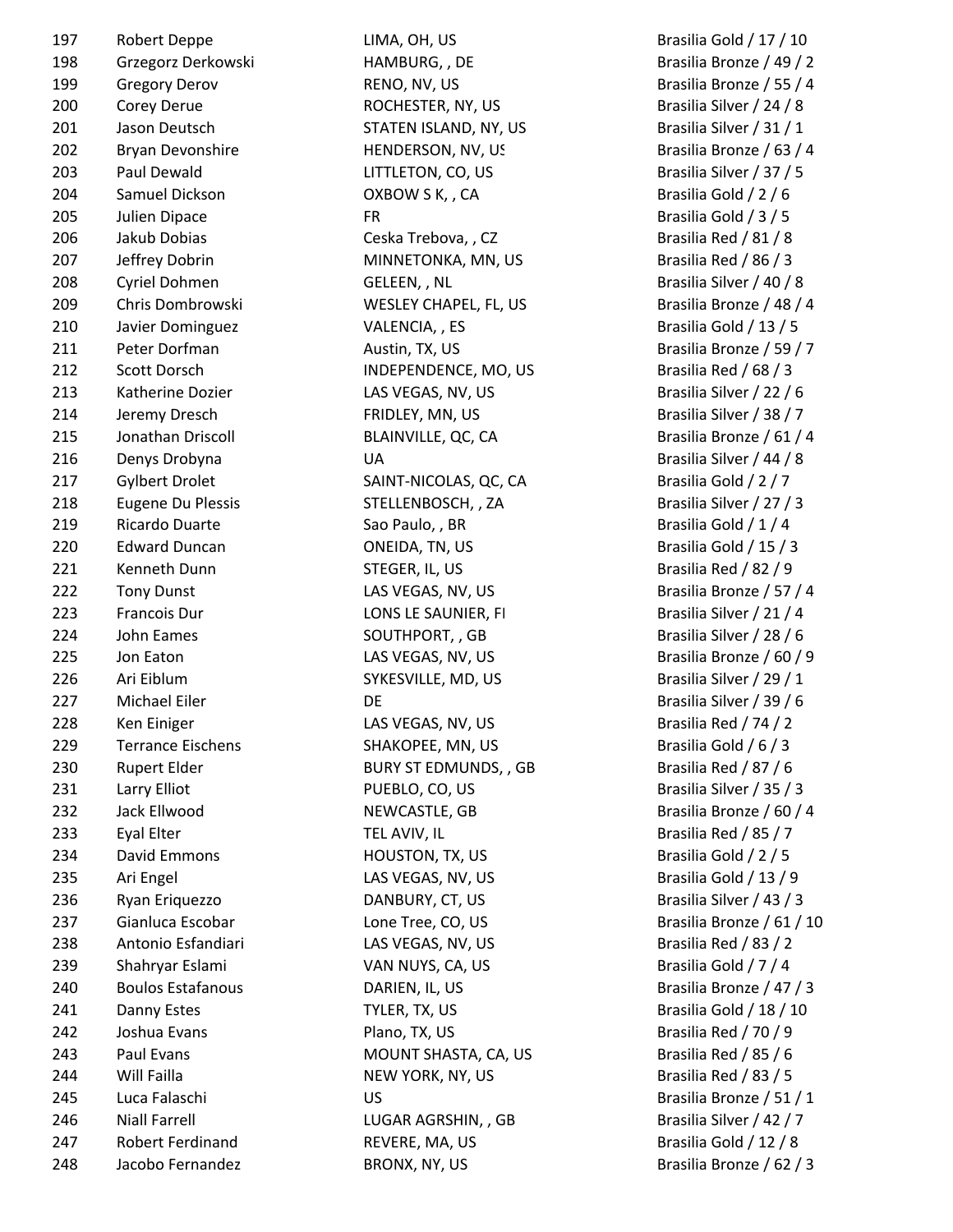300 Steven Goldberg Las Vegas, NV, US Brasilia Gold / 2 / 3

249 Jon Ferraro **MENOMONE FALLS, WI, US** Brasilia Red / 77 / 9 250 Joshua Field **VILLA PARK, CA, US** Brasilia Bronze / 58 / 6 251 Amnon Filippi NEW YORK, NY, US Brasilia Silver / 24 / 5 252 Stefano Fiore IT IT Brasilia Silver / 43 / 9 253 Assani Fisher NYACK, NY, US Brasilia Bronze / 49 / 8 254 Aaron Fitzgerald **Fowler, CA, US** Brasilia Gold / 17 / 8 255 Layne Flack LAS VEGAS, NV, US Brasilia Silver / 36 / 10 256 Robert Flowers **MACOMB TOWNSHIP, MI, US** Brasilia Bronze(Late) / 48 / 6 257 Ray Foley **NORTHVILLE, MI, US** Brasilia Gold / 13 / 3 258 Hayden Fortini VERO BEACH, FL, US Brasilia Bronze / 48 / 7 259 Andrew Foster FISHERS, IN, US Brasilia Gold / 17 / 3 260 Rudolf Fourie BLOEMFONTEIN, , ZA Brasilia Red / 68 / 4 261 Dave Fox CORAM, NY, US Brasilia Bronze / 53 / 4 262 Dustin Fox **ZEPHYR COVE, NV, US** Brasilia Bronze / 61 / 3 263 Elio Fox NEW YORK, NY, US Brasilia Gold / 5 / 9 264 Robert Fox LOS GATOS, CA, US Brasilia Red / 79 / 6 265 Jose Franco SANTA ANA, CA, US Brasilia Bronze / 46 / 3 266 Mathew Frankland TEESSIDE, GB Brasilia Red / 78 / 9 267 Ryan Franklin CHEACH, FL, US BRACH, FL, US Brasilia Silver / 36 / 4 268 Tom Franklin COLEPORT, MS, US Brasilia Bronze / 60 / 5 269 Kyle Frey SAINT THOMAS, PA, US Brasilia Bronze / 49 / 3 270 Richard Fridvalszki JASZBERENY, , HU Brasilia Bronze / 48 / 2 271 Perry Friedman **LAS VEGAS, NV, US** Brasilia Red / 84 / 7 272 Eric Froehlich LAS VEGAS, NV, US Brasilia Silver / 37 / 6 273 Scott Frost **THE WOODLANDS, TX, US** Brasilia Silver / 25 / 4 274 Tomohiro Fukuda Brasilia Red / 86 / 10 275 Joseph Fulford **Dunnellon, FL, US** Brasilia Silver / 28 / 9 276 Thomas Fuller **BOULDER, CO, US** BOULDER, CO, US Brasilia Red / 74 / 9 277 Chris Furbert Chris WARWICK, RI, US Brasilia Red / 82 / 1 278 Charles Furey **ATLANTIC CITY, NJ, US** Brasilia Red / 85 / 8 279 Ferit Gabriellson **Huddinge, , SE** Brasilia Gold / 11 / 6 280 Samuel Gaines **LEXINGTON, KY, US** Brasilia Red / 72 / 8 281 Michele Galatola Brussels, , BO Brasilia Silver / 31 / 7 282 Josep Galindo GS Brasilia Bronze(Late) / 48 / 4 283 Spike Gallas **Example HENDERSON, NV, US** Brasilia Silver / 32 / 3 284 Dan Gannon LAS VEGAS, NV, US Brasilia Bronze / 57 / 10 285 Justin Gardenhire **PONCA CITY, OK, US** Brasilia Gold / 1 / 3 286 Garrett Garvin **Eugene, OR, US** Brasilia Red / 86 / 7 287 Vladimir Geshkenbein MOSCOW, RU Brasilia Bronze / 47 / 5 288 James Gettinger NEW YORK, NY, US Brasilia Gold / 14 / 1 289 Adam Geyer Austin, TX, US AUSTIN, TX, US Brasilia Silver / 33 / 7 290 Matt Giannetti LAS VEGAS, NV, US Brasilia Silver / 29 / 10 291 Carter Gill **Carter Gill** MADRAS, OR, US Brasilia Gold / 18 / 5 292 Jimmy Gillot **PORT VENDRES, , FR** Brasilia Bronze / 50 / 6 293 Roderick Gilreath San Jacinto, CA, US Brasilia Bronze / 51 / 9 294 Harrison Gimbel MILWAUKEE, WI, US Brasilia Silver / 33 / 5 295 William Givens CENTENNIAL, CO, US Brasilia Bronze(Late) / 47 / 8 296 Matt Glantz Contact CLAFAYETTE HILL, PA, US Brasilia Bronze / 58 / 8 297 Mikhail Glushankov RU Brasilia Silver / 25 / 10 298 Ajay Gnanasambanthan PHOENIX, AZ, US Brasilia Red / 76 / 4 299 Alan Goehring HENDERSON, NV, US Brasilia Red / 76 / 8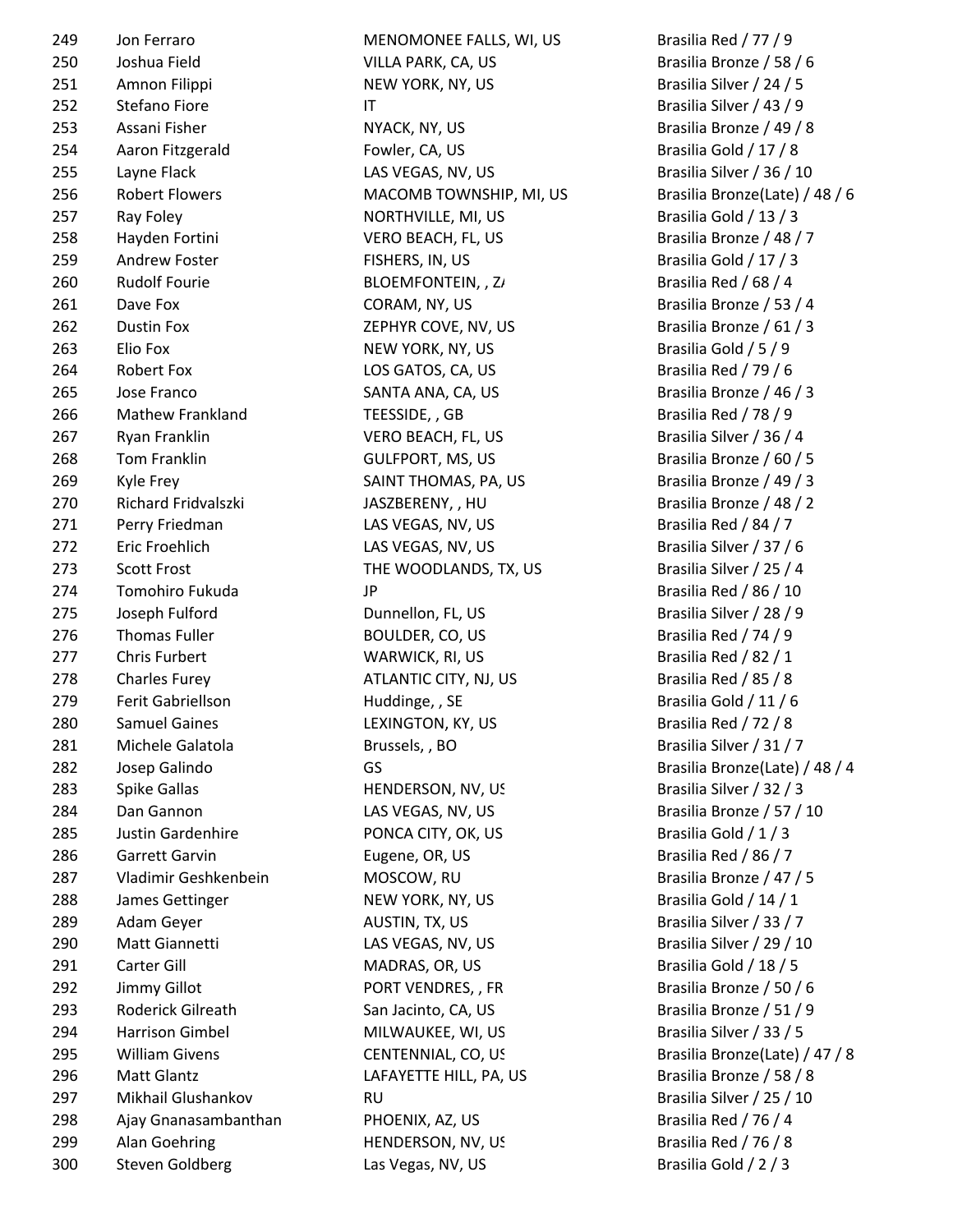| 301 | Marc Goldman                | NEWPORT BEACH, CA, US      | Brasilia Red / 78 / 1     |
|-----|-----------------------------|----------------------------|---------------------------|
| 302 | Steven Goosen               | ABBOTSFORD, BC, C          | Brasilia Bronze / 61 / 2  |
| 303 | <b>Guy Gorelik</b>          | HADERA, , IL               | Brasilia Gold / 7 / 3     |
| 304 | William Graham              | LONG GROVE, IL, US         | Brasilia Silver / 34 / 4  |
| 305 | John Gravagna               | Columbia, MO, US           | Brasilia Bronze / 58 / 7  |
| 306 | Vincent Graziano            | NEW PORT RICHEY, FL, US    | Brasilia Silver / 22 / 9  |
| 307 | Valerio Greco               | Ashburn, VA, IT            | Brasilia Red / 77 / 6     |
| 308 | Samuel Greenwood            | TORONTO, ON, CA            | Brasilia Bronze / 60 / 2  |
| 309 | <b>Anthony Gregg</b>        | COLUMBIA, MD, US           | Brasilia Bronze / 54 / 7  |
| 310 | George Griffith             | ST.MICHAEL, BB             | Brasilia Gold / 10 / 3    |
| 311 | Nick Grippo                 | ARLINGTON HEIGHTS, IL, US  | Brasilia Gold / 5 / 10    |
| 312 | <b>Bertrand Grospellier</b> | VANDOEUVRE,, FR            | Brasilia Silver / 34 / 8  |
| 313 | <b>Steve Gross</b>          | LAS VEGAS, NV, US          | Brasilia Red / 81 / 2     |
| 314 | Flavien Guenan              | <b>FR</b>                  | Brasilia Gold / 1 / 5     |
| 315 | Thibaud Guenegou            | Annemasse, , FR            | Brasilia Red / 85 / 3     |
| 316 | Cristiano Guerra            | ROME, , IT                 | Brasilia Red / 69 / 2     |
| 317 | <b>Yury Gulyy</b>           | MOSCOW, , RU               | Brasilia Bronze / 49 / 5  |
| 318 | Steven Gurney-Goldman       | NEW YORK, NY, US           | Brasilia Red / 87 / 4     |
| 319 | Aaron Gustavson             | LAS VEGAS, NV, US          | Brasilia Silver / 24 / 10 |
| 320 | Hasan Habib                 | DOWNEY, CA, US             | Brasilia Gold / 8 / 5     |
| 321 | Joe Hachem                  | MELBOURNE, , AU            | Brasilia Silver / 40 / 3  |
| 322 | Randy Haddox                | KINGWOOD, TX, US           | Brasilia Red / 81 / 4     |
| 323 | <b>Wilfried Haerig</b>      | HAMBURG, DE                | Brasilia Bronze / 47 / 1  |
| 324 | David Hagan                 | Colorado Springs, CO, US   | Brasilia Gold / 16 / 1    |
| 325 | Michael Hahn                | <b>BLOOMINGTON, IN, US</b> | Brasilia Red / 72 / 1     |
| 326 | <b>Ruth Hall</b>            | ROUND ROCK, TX, U.         | Brasilia Bronze / 51 / 4  |
| 327 | Ryan Hall                   | HAMILTON, ON, CA           | Brasilia Red / 89 / 7     |
| 328 | <b>Scott Hall</b>           | FAYETTEVILLE, AR, US       | Brasilia Bronze / 59 / 5  |
| 329 | Kenny Hallaert              | HANSBEKE, , BE             | Brasilia Gold / 7 / 7     |
| 330 | Jason Hallee                | SHERBROOKE, QC, CA         | Brasilia Gold / 11 / 7    |
| 331 | Jared Hamby                 | HENDERSON, NV, US          | Brasilia Red / 79 / 7     |
| 332 | Kenny Han                   | FLUSHING, NY, US           | Brasilia Red / 65 / 8     |
| 333 | <b>Brent Hanks</b>          | LAS VEGAS, NV, US          | Brasilia Silver / 36 / 3  |
| 334 | Jens Hansen                 | COPENHAGEN, , DK           | Brasilia Bronze / 45 / 1  |
| 335 | Samuel Hanson               | Hudson, WI, US             | Brasilia Gold / 10 / 1    |
| 336 | Christian Harder            | ANNAPOLIS, MD, US          | Brasilia Silver / 23 / 4  |
| 337 | Roger Hardy                 | Victoria, BC, CA           | Brasilia Gold / 15 / 8    |
| 338 | Richard Hattaway            | GILROY, CA, US             | Brasilia Bronze / 48 / 6  |
| 339 | Joseph Hawley               | Flowery Br, GA, US         | Brasilia Gold / 16 / 8    |
| 340 | Matt Hawrilenko             | BOSTON, MA, US             | Brasilia Bronze / 62 / 2  |
| 341 | <b>Isaac Haxton</b>         | LAS VEGAS, NV, US          | Brasilia Red / 68 / 2     |
| 342 | <b>Bennet Hayes</b>         | HINGHAM, MA, US            | Brasilia Silver / 34 / 1  |
| 343 | John Hayes                  | SAINT PAUL, MN, US         | Brasilia Red / 67 / 8     |
| 344 | <b>Foster Hays</b>          | DALLAS, TX, US             | Brasilia Red / 84 / 2     |
| 345 | William Heimiller           | LAS VEGAS, NV, US          | Brasilia Red / 73 / 10    |
| 346 | Jason Helder                | LANCASTER, PA, US          | Brasilia Gold / 4 / 2     |
| 347 | Phil Hellmuth               | PALO ALTO, CA, US          | Brasilia Bronze(Late) /   |
| 348 | David J. Hengen             | OMAHA, NE, US              | Brasilia Silver / 42 / 3  |
| 349 | Ray Henson                  | HOUSTON, TX, US            | Brasilia Bronze(Late) /   |
| 350 | Julian Herold               | BUCHLOE, , DE              | Brasilia Silver / 41 / 3  |
| 351 | Carlos Herrejon             | MX                         | Brasilia Gold / 14 / 7    |
| 352 | <b>Bill Heupel</b>          | MOBRIDGE, SD, US           | Brasilia Bronze / 56 / 8  |

PALO ALTO, CA, US Brasilia Bronze(Late) / 46 / 6 349 Ray Henson HOUSTON, TX, US Brasilia Bronze(Late) / 46 / 7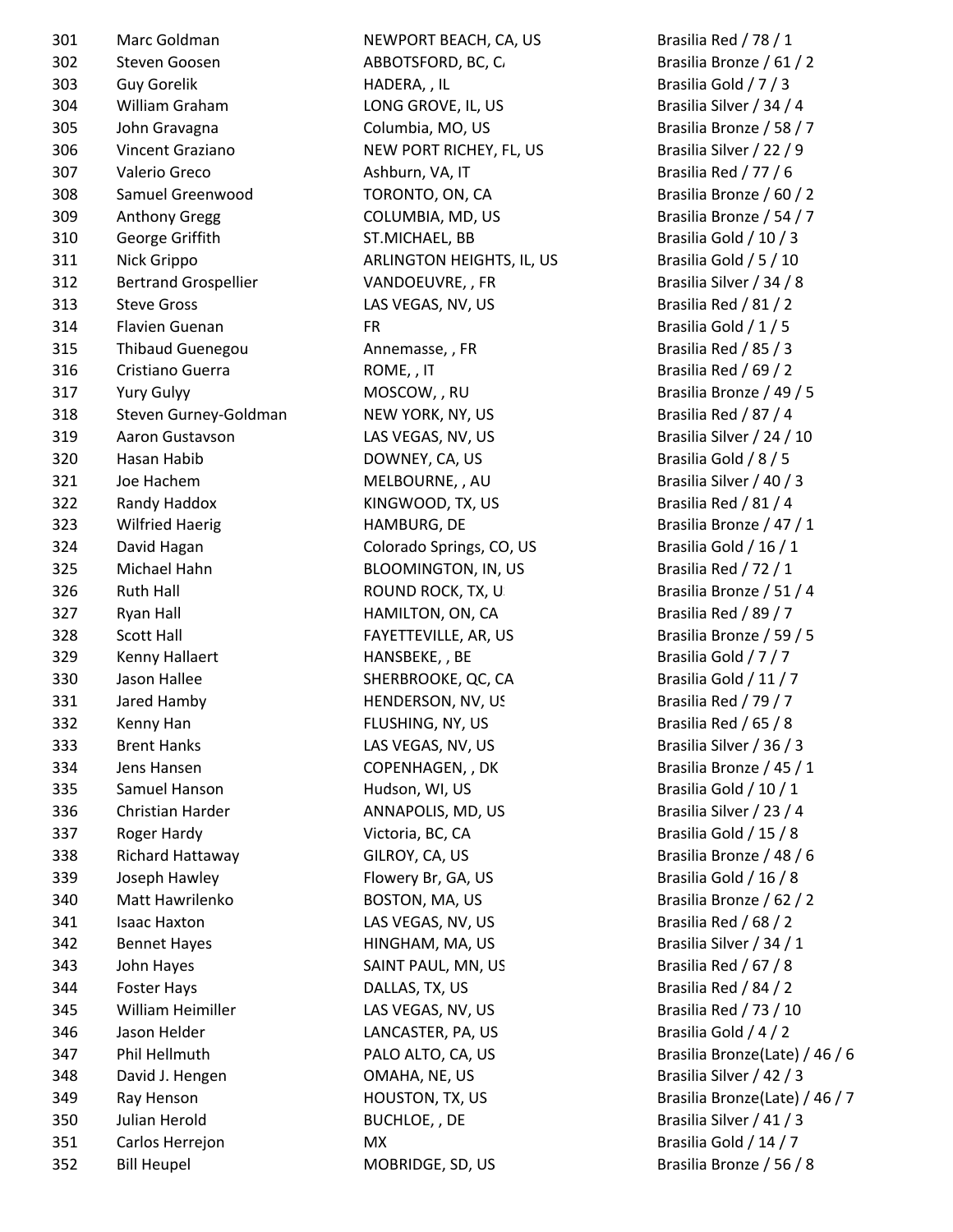353 Kenneth Hicks HUNTINGTON, WV, US Brasilia Red / 72 / 5 354 Larry Hicks MOUNT VERNON, IL, US Brasilia Red / 77 / 2 355 Seth Hilleren MATFORD CITY, ND, US Brasilia Bronze / 55 / 5 356 Grantland Hillman **CAKLAND, CA, US** Brasilia Red / 73 / 9 357 Blair Hinkle **MEATHERBY LAKE, MO, US** Brasilia Bronze / 53 / 6 358 Daniel Hirleman TEMPE, AZ, US Brasilia Red / 75 / 3 359 Greg Hobson PORTLAND, OR, US Brasilia Red / 89 / 8 360 Stefan Hoeing **DE** DE Brasilia Red / 81 / 1 361 Andreas Hoivold KRISTIANSAND, , NO Brasilia Gold / 5 / 6 362 Ivan Holmes BERKELEY, CA, US Brasilia Red / 89 / 4 363 Christopher Homan AUGUSTA, GA, US Brasilia Red / 78 / 2 364 Charles Hook **PHILADELPHIA, PA, US** Brasilia Gold / 2 / 1 365 Dylan Hortin ANTHEM, AZ, US Brasilia Red / 91 / 3 366 Matthew Huey **LAS VEGAS, NV, US** Brasilia Red / 69 / 6 367 Ryan Hughes PHOENIX, AZ, US Brasilia Silver / 41 / 2 368 Zachary Humphrey KIRKLAND, WA, US Brasilia Silver / 32 / 6 369 Joseph Hunter ETIWANDA, CA, US Brasilia Bronze / 64 / 9 370 Barry Hutter **BRADENTON, FL, US** Brasilia Bronze / 59 / 9 371 Andres Ibarguen GB GB Brasilia Gold / 9 / 6 372 Daniel Idema VANCOUVER, BC, CA Brasilia Silver / 26 / 10 373 Anton Ionel BUCHAREST, RO Brasilia Silver / 38 / 10 374 Peter Ippolito **EAST MEADOW, NY, US** Brasilia Gold / 13 / 4 375 Matthew Ireland EDINBURGH, GB Brasilia Silver / 24 / 9 376 Alessio Isaia ROCCABRUNA CUNEO, , IT Brasilia Silver / 27 / 7 377 Kengo Ito **TOKYO, , JP** Brasilia Bronze / 45 / 4 378 Phil Ivey CAS VEGAS, NV, US Brasilia Bronze(Late) / 48 / 1 379 Sanjay Iyer BURLINGTON, MA, US Brasilia Bronze / 60 / 3 380 Martin Jacobson STOCKHOLM, , SE Brasilia Red / 84 / 8 381 Ryan Jaconetti LAS VEGAS, NV, US Brasilia Silver / 22 / 7 382 Vincent Jacques QUEBEC, QC, CA Brasilia Red / 84 / 4 383 Will Jaffe BRIDGEHAMPTON, NY, US Brasilia Gold / 9 / 4 384 Jared Jaffe BROOKLYN, NY, US Brasilia Gold / 18 / 4 385 Jeremy Jagoda LEAWOOD, KS, US Brasilia Red / 78 / 7 386 Faraz Jaka CHICAGO, IL, US Brasilia Silver / 38 / 4 387 Nair Jayakrishnan Redmond, WA, US Brasilia Silver / 29 / 3 388 Seongmin Jeon **North Vancouver, BC, CA** Brasilia Gold / 8 / 9 389 James Jewett **MERIDIAN, ID, US** Brasilia Gold / 8 / 7 390 Nick Jivkov Plovdiv, BG Brasilia Red / 87 / 8 391 Joseph Joffino **TORRANCE, CA, US** Brasilia Gold / 15 / 2 392 Austen Johnson MOODSBORO, MD, US Brasilia Gold / 4 / 8 393 Christopher Johnson LAS VEGAS, NV, US Brasilia Silver / 32 / 2 394 Rhys Jones FAREHAM, GB Brasilia Red / 77 / 8 395 Michael Judge BENSALEM, PA, US Brasilia Bronze / 60 / 8 396 Darren Judges MALTHAM ABBEY, , GB Brasilia Silver / 21 / 8 397 Ryan Julius PEORIA, IL, US Brasilia Red / 80 / 10 398 Jason Jung **Port Moody, BC, CA** Brasilia Bronze / 52 / 6 399 Adam Junglen STOW, OH, US Brasilia Bronze / 64 / 10 400 Andrei Kaigorodtcev RU RU RU Brasilia Red / 69 / 3 401 Vassil Kakaradov CAMDEN, ME, US Brasilia Red / 71 / 7 402 Arthur Kalantzis MELBOURNE, , AU Brasilia Bronze / 48 / 9 403 Heinz Kamutzki ABSAM, , AT Brasilia Red / 89 / 3 404 Mustapha Kanit Sliema, , MS Brasilia Silver / 40 / 9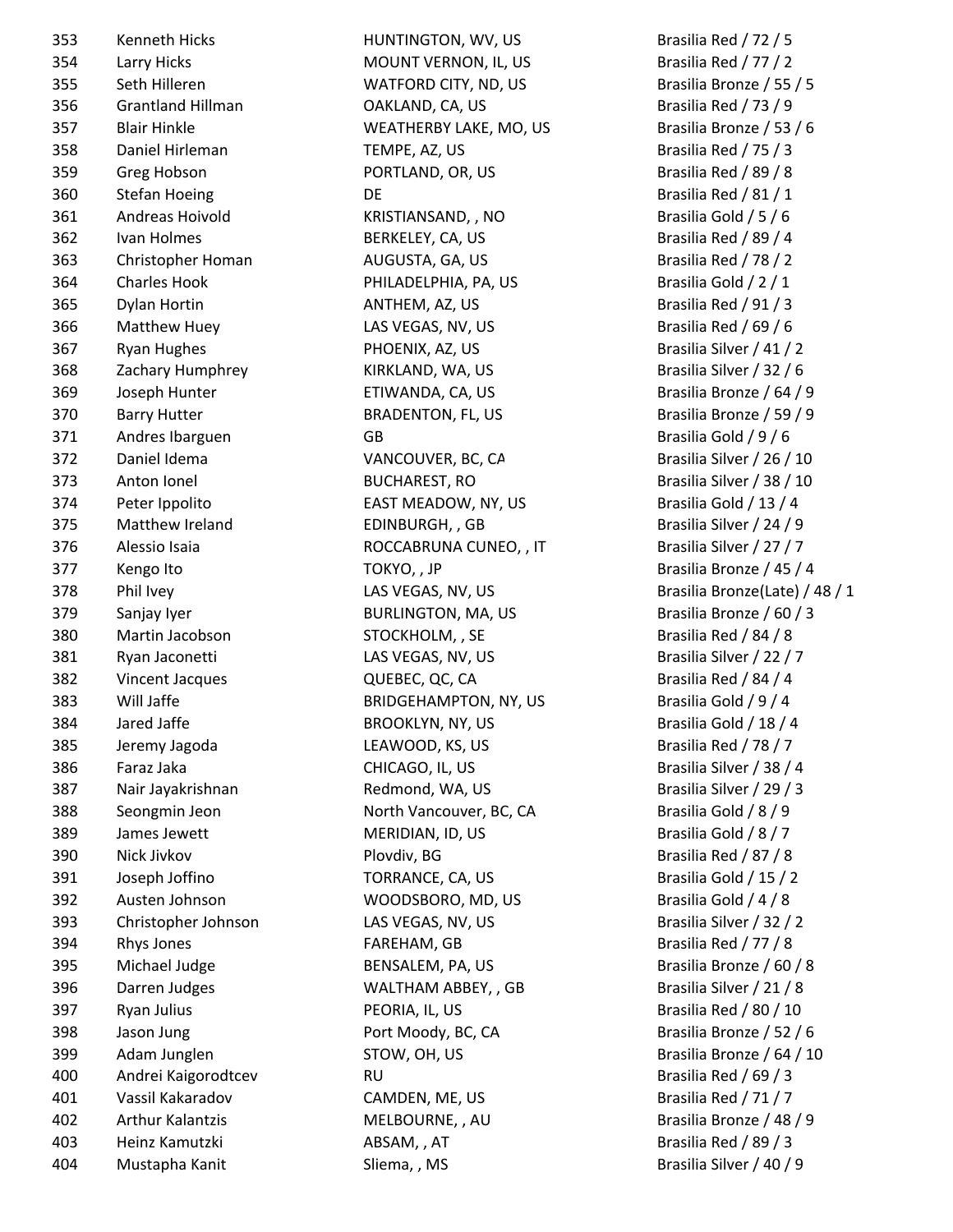| 405 | Jaime Kaplan             |
|-----|--------------------------|
| 406 | Zohair Karim             |
| 407 | <b>Steve Karp</b>        |
| 408 | McLean Karr              |
| 409 | <b>Frank Kassela</b>     |
| 410 | Eugene Katchalov         |
| 411 | Michael Katz             |
| 412 | Byron Kaverman           |
| 413 | Josh Kay                 |
| 414 | <b>Alan Keating</b>      |
| 415 | <b>Alexander Keating</b> |
| 416 | James Keating            |
| 417 | <b>Ian Keiser</b>        |
| 418 | Dan Kelly                |
| 419 | <b>Steven Kelly</b>      |
| 420 | <b>Blake Kelso</b>       |
| 421 | Paul Kemp                |
| 422 | Bryn Kenney              |
| 423 | <b>Tyler Kenney</b>      |
| 424 | <b>Mark Kerness</b>      |
| 425 | Jamie Kerstetter         |
| 426 | Gary Khau                |
| 427 | Mazin Khoury             |
| 428 | Chanracy Khun            |
| 429 | Sergey Ki                |
| 430 | David Kilpatrick         |
| 431 | Kory Kilpatrick          |
| 432 | <b>Brian Kim</b>         |
| 433 | Byung Kim                |
| 434 | James Kim                |
| 435 | John Kim                 |
| 436 | Seiji Kimura             |
| 437 | Albert Kinder            |
| 438 | Justin Kindred           |
| 439 | Matthew Kirby            |
| 440 | Antoon Kleijnen          |
| 441 | Lauren Kling             |
| 442 | Miles Kobold             |
| 443 | Yuliyan Kolev            |
| 444 | Aleksandr Konstantino    |
| 445 | Jason Koon               |
| 446 | Zachary Korik            |
| 447 | Chance Kornuth           |
| 448 | Metin Kose               |
| 449 | <b>Robert Koss</b>       |
| 450 | Oleksii Kovalchuk        |
| 451 | Christopher Kramer       |
| 452 | Alexander Kravchenko     |
| 453 | Kirill Kruglov           |
| 454 | Michael Krumenacker      |
| 455 | Anton Kunikeyev          |
| 456 | Vasily Kurdin            |
|     |                          |

LAS VEGAS, NV, US Brasilia Red / 81 / 10 ORLANDO, FL, US Brasilia Gold / 1 / 8 DANIA, FL, US Brasilia Gold / 7 / 9 FORT WAYNE, IN, US Brasilia Silver / 29 / 5 LAS VEGAS, NV, US Brasilia Red / 74 / 6 NEW YORK, NY, US Brasilia Silver / 35 / 8 MANALAPAN, NJ, US Brasilia Red / 72 / 4 FT JENNINGS, OH, U. Brasilia Silver / 22 / 10 WEST BLOOMFIELD, MI, US Brasilia Bronze / 63 / 9 BROOKLYN, MI, US Brasilia Silver / 20 / 7 5ARATOGA, CA, US Brasilia Red / 78 / 10 FREDERICK, MD, US Brasilia Gold / 12 / 4 HIGHWOOD, IL, US Brasilia Red / 91 / 5 POTOMAC, MD, US Brasilia Silver / 40 / 10 CAMARILLO, CA, US Brasilia Gold / 1 / 2 LAS VEGAS, NV, US Brasilia Gold / 13 / 6 MILTON KEYNES, , EI Brasilia Red / 71 / 1 LONG BEACH, NY, US Brasilia Bronze / 53 / 10 LONG BEACH, NY, US Brasilia Silver / 40 / 5 Miami, FL, US Brasilia Bronze / 64 / 2 JERSEY CITY, NJ, US Brasilia Bronze / 53 / 8 Vancouver, BC, CA Brasilia Red / 66 / 1 DURHAM, NC, US Brasilia Silver / 44 / 6 Laval, QC, CA Brasilia Silver / 35 / 7 RU Brasilia Red / 66 / 3 DHEKELIA GARRISON, , GB Brasilia Silver / 33 / 4 ATHENS, GA, US Brasilia Silver / 27 / 2 WALNUT, CA, US Brasilia Bronze / 56 / 10 Irvine, CA, US Brasilia Gold / 16 / 3 San Francisco, CA, US Brasilia Gold / 18 / 2 LAS VEGAS, NV, US Brasilia Bronze / 64 / 6 436 Seiji Kimura JP Brasilia Red / 85 / 5 PINE HILL, NJ, US Brasilia Silver / 33 / 8 EDMONTON, KY, US Brasilia Red / 80 / 1 BEMIDJI, MN, US Brasilia Red / 71 / 8 AMSTERDAM, , NL Brasilia Gold / 4 / 6 LAS VEGAS, NV, US Brasilia Red / 91 / 4 50 FIA, , BG Brasilia Red / 73 / 7 RU Brasilia Red / 92 / 2 LAS VEGAS, NV, US Brasilia Bronze / 61 / 8 NEW YORK, NY, US Brasilia Red / 89 / 10 LAS VEGAS, NV, US Brasilia Bronze / 51 / 6 MARIETTA, GA, US Brasilia Gold / 19 / 1 MACOMB, MI, US Brasilia Silver / 21 / 10 KIEV, , UA Brasilia Silver / 37 / 8 Kirkland, WA, US Brasilia Silver / 20 / 5 MOSCOW, , RU Brasilia Gold / 2 / 10 RU Brasilia Gold / 10 / 2 Scottsdale, AZ, US Brasilia Red / 83 / 1 LAS VEGAS, NV, US Brasilia Red / 68 / 6

Shepherd, MT, US Brasilia Bronze(Late) / 48 / 5 RU Brasilia Gold / 17 / 9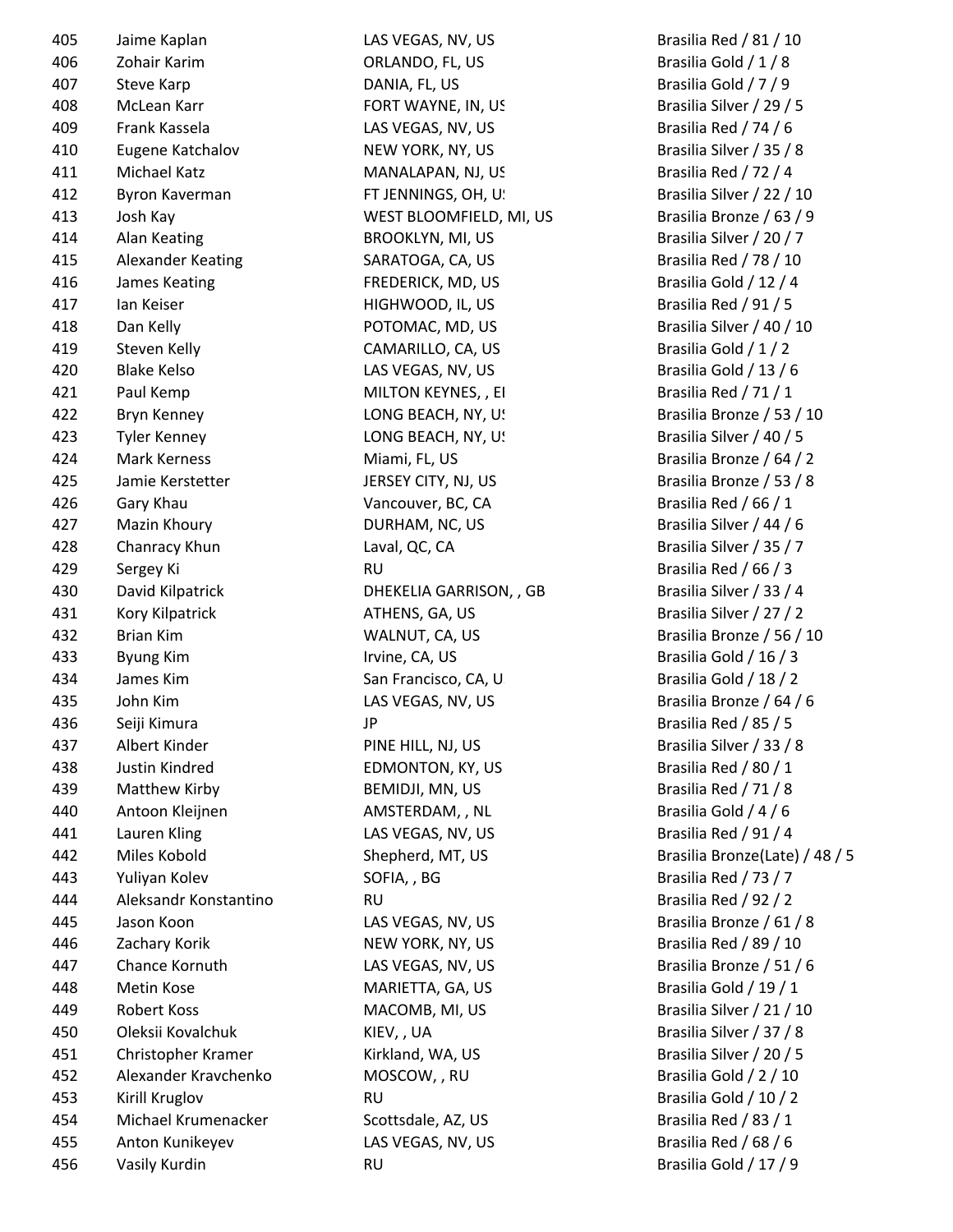| 457 | Serkan Kurnaz           | тс                       | Brasilia Red / 71 / 5    |
|-----|-------------------------|--------------------------|--------------------------|
| 458 | <b>Matthias Kurtz</b>   | BERLIN, , DE             | Brasilia Gold / 9 / 2    |
| 459 | Eric Kurtzman           | LAS VEGAS, NV, US        | Brasilia Bronze / 54 /   |
| 460 | Alexander Kuzmin        | MOSCOW, , RU             | Brasilia Gold / 1 / 10   |
| 461 | Michael Laake           | Punta Gorda, FL, US      | Brasilia Silver / 32 / 8 |
| 462 | Ludovic Lacay           | <b>CORNEBARRIEU, FR</b>  | Brasilia Gold / 10 / 7   |
| 463 | Eric Ladny              | TRENTON, NJ, US          | Brasilia Red / 82 / 4    |
| 464 | Marc Ladouceur          | Greensboro, NC, US       | Brasilia Gold / 10 / 5   |
| 465 | Kane Lai                | HIGHLANDS RANCH, TN, US  | Brasilia Silver / 32 / 1 |
| 466 | Jonathan Lane           | MENASHA, WI, US          | Brasilia Gold / 17 / 4   |
| 467 | Douglas Lang            | DELMAR, NY, US           | Brasilia Red / 85 / 1    |
| 468 | Ryan Laplante           | BRAINERD, MN, US         | Brasilia Red / 80 / 6    |
| 469 | Yan Lavrovsky           | San Diego, CA, US        | Brasilia Gold / 12 / 2   |
| 470 | <b>Everett Lawrence</b> | MARSHALL, IL, US         | Brasilia Gold / 14 / 4   |
| 471 | Chad Layne              | LAS VEGAS, NV, US        | Brasilia Red / 78 / 6    |
| 472 | Allan Le                | HUNTINGTON BEACH, CA, US | Brasilia Bronze / 47 /   |
| 473 | Duy Le                  | SAN FRANCISCO, CA, US    | Brasilia Gold / 17 / 2   |
| 474 | Nam Le                  | TUSTIN, CA, US           | Brasilia Red / 87 / 3    |
| 475 | Tri Le                  | EL DORADO HILLS, CA, US  | Brasilia Silver / 25 / 5 |
| 476 | Mike Leah               | LAS VEGAS, NV, US        | Brasilia Red / 92 / 6    |
| 477 | Rob Lederer             | NEW YORK, NY, US         | Brasilia Red / 66 / 9    |
| 478 | Ben Lefew               | HARVARD, IL, US          | Brasilia Bronze / 57 /   |
| 479 | Amir Lehavot            | IL                       | Brasilia Bronze / 53 /   |
| 480 | Michael Lehner          | ITHACA, MI, US           | Brasilia Bronze / 46 /   |
| 481 | Michael Leibgorin       | PARIS, , FF              | Brasilia Bronze / 56 /   |
| 482 | Ryan Lenaghan           | NEW ORLEANS, LA, US      | Brasilia Gold / 3 / 10   |
| 483 | <b>Trevor Lenders</b>   | US                       | Brasilia Red / 85 / 4    |
| 484 | Mike Lesle              | LAKE ELSINORE, CA, US    | Brasilia Red / 73 / 1    |
| 485 | Nicolas Levi            | LONDON, , GB             | Brasilia Bronze / 50 /   |
| 486 | Kenneth Levine          | EAST BRUNSWICK, NJ, US   | Brasilia Bronze / 46 /   |
| 487 | Gino Levrini            | LAS VEGAS, NV, US        | Brasilia Bronze / 52 /   |
| 488 | Eliyahu Levy            | DANIA, FL, US            | Brasilia Red / 75 / 10   |
| 489 | <b>Grant Levy</b>       | , , AU                   | Brasilia Silver / 26 / 2 |
| 490 | Randy Lew               | MOUNTAIN VIEW, CA, US    | Brasilia Silver / 40 / 1 |
| 491 | Jordan Lewis            | SCOTTSDALE, AZ, US       | Brasilia Red / 74 / 4    |
| 492 | Bjorn Li                | CHICAGO, IL, US          | Brasilia Red / 83 / 4    |
| 493 | Brandon Liberman        | GENEVA, IL, US           | Brasilia Gold / 6 / 5    |
| 494 | <b>Brad Libson</b>      | ANNAPOLIS, MD, US        | Brasilia Gold / 7 / 5    |
| 495 | Andrew Lichtenberger    | EAST NORTHPORT, NY, US   | Brasilia Red / 66 / 10   |
| 496 | Kathy Liebert           | LAS VEGAS, NV, US        | Brasilia Silver / 33 / 3 |
| 497 | Paul Lieu               | LAS VEGAS, NV, US        | Brasilia Silver / 23 / 6 |
| 498 | Arthur Lim              | <b>GLEN ROCK, NJ, US</b> | Brasilia Red / 67 / 6    |
| 499 | David Lin               | AUBURN, AL, US           | Brasilia Silver / 34 / 2 |
| 500 | Nai Lin                 | Grand Rapids, MI, U!     | Brasilia Gold / 3 / 2    |
| 501 | George Lind             | GILBERT, AZ, US          | Brasilia Gold / 18 / 8   |
| 502 | Dylan Linde             | COEUR D ALENE, ID, US    | Brasilia Bronze / 49 /   |
| 503 | Erick Lindgren          | LAS VEGAS, NV, US        | Brasilia Silver / 43 / 5 |
| 504 | Chris Lindh             | BROOKLYN, NY, US         | Brasilia Red / 72 / 2    |
| 505 | Christina Lindley       | LAS VEGAS, NV, US        | Brasilia Gold / 4 / 4    |
| 506 | Jonathan Little         | LAS VEGAS, NV, US        | Brasilia Red / 65 / 2    |
| 507 | Jose Lobato             | <b>BR</b>                | Brasilia Bronze / 56 /   |
| 508 | Manig Loeser            | Bad Homburg, DE          | Brasilia Silver / 24 / 1 |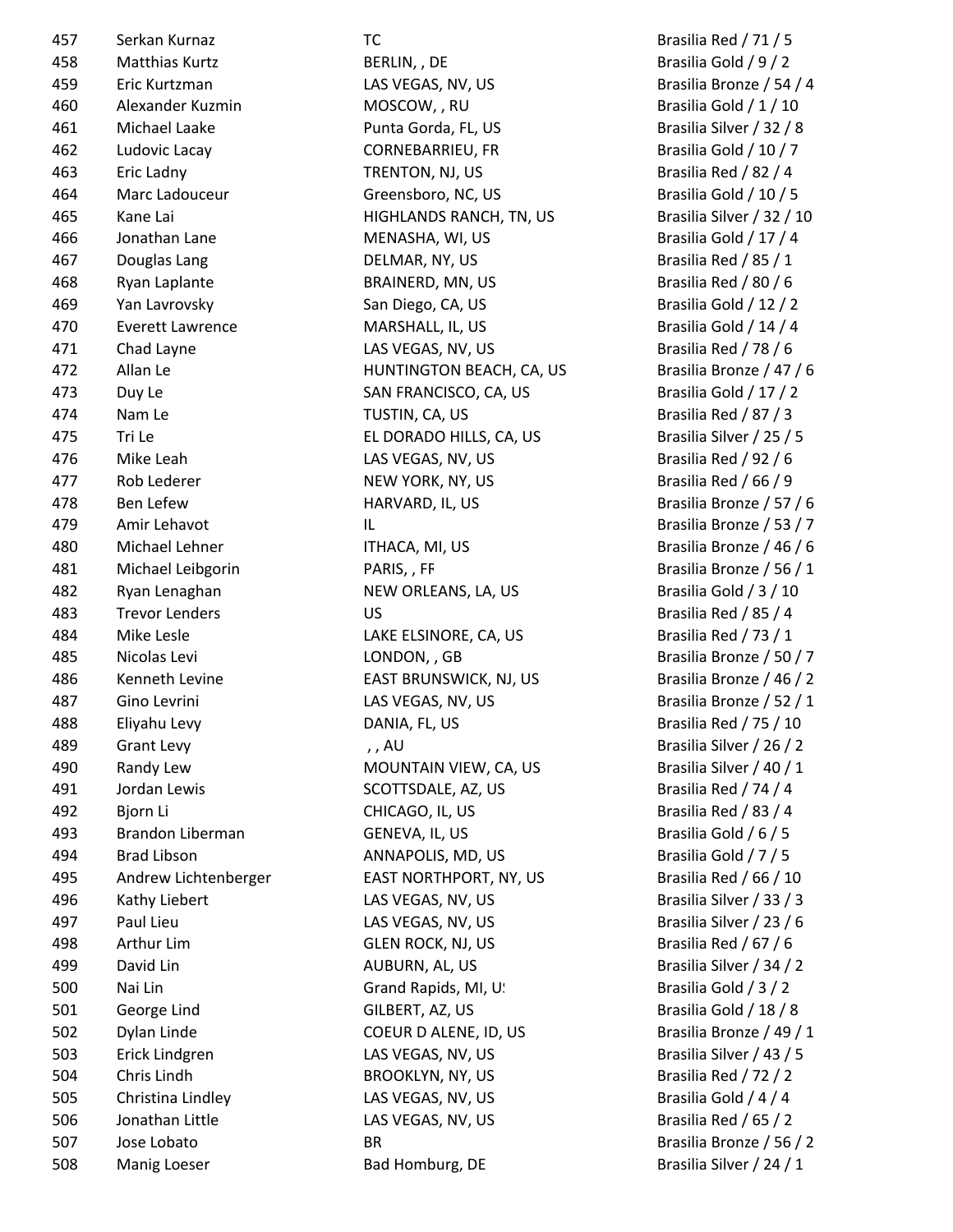509 Ben Logan TIVERTON, RI, US Brasilia Red / 71 / 9 510 Andre Lommel **State Delfi, NR** Brasilia Red / 72 / 7 511 Wilson Lopes **FAYWOOD, NM, US** Brasilia Red / 77 / 5 512 Guang Lu Company Control VANCOUVER, BC, CA Brasilia Gold / 8 / 10 513 Tom Luce TIPTON, IN, US Brasilia Silver / 24 / 6 514 Lik Lui AT Brasilia Gold / 19 / 3 515 Vitaly Lunkin MOSCOW, , RU Brasilia Bronze / 52 / 8 516 Thomas Lutz **LAS VEGAS, NV, US** Brasilia Silver / 42 / 4 517 Mimi Luu SAN JOSE, CA, US Brasilia Red / 82 / 6 518 Mathias Maasberg **WARDENBURG, , DE** Brasilia Bronze / 49 / 4 519 Motoyuki Mabuchi LAS VEGAS, NV, US Brasilia Red / 92 / 4 520 Bruno Macchialli BUSSY SAINT GEORGES, FR Brasilia Silver / 27 / 4 521 Byron Macdonald **North Myrtle Beach, SC, US** Brasilia Gold / 8 / 8 522 John Macdonald **DAYTON, OH, US** Brasilia Red / 78 / 5 523 Morgan Machina **Mission Viejo, CA, U**SA Brasilia Silver / 21 / 5 524 Fraser Macintyre GB GG GB Brasilia Gold / 5 / 4 525 James Mackey **LAS VEGAS, NV, US** Brasilia Gold / 7 / 8 526 Jeff Madsen LAS VEGAS, NV, US Brasilia Red / 71 / 2 527 Marc Magazu FRANKLIN, MA, US Brasilia Gold / 5 / 5 528 Elad Magidov BET SHEARIM, , IL Brasilia Bronze / 61 / 1 529 Patrick Mahoney **LAKELAND, tn, US** Brasilia Bronze / 57 / 5 530 Nicholas Maimone RUTHERFORDTON, NC, US Brasilia Gold / 14 / 9 531 Anthony Maio NEW HOPE, PA, US Brasilia Gold / 11 / 8 532 Griffin Malatino **MAITLAND, FL, US** Brasilia Silver / 27 / 5 533 Jeffrey Mallegni Milwaukee, WI, US Brasilia Gold / 5 / 1 534 Martin Malone GB GG GB Brasilia Red / 75 / 9 535 Ivan Mamuzic BRAMPTON, ON, CA Brasilia Red / 90 / 2 536 Ankush Mandavia KENNESAW, GA, US Brasilia Silver / 31 / 10 537 Jason Mann BURNABY, BC, CA Brasilia Bronze / 50 / 2 538 Mihai Manole BUCHAREST, RO Brasilia Red / 85 / 10 539 Jeffrey Manza NAPERVILLE, IL, US Brasilia Silver / 42 / 5 540 Matt Marafioti **TORONTO, ON, CA** Brasilia Red / 79 / 10 541 Joseph Marchal APPELTON, WI, US Brasilia Red / 82 / 7 542 Michael Mariakis KYLE BAY, , AU Brasilia Silver / 42 / 2 543 Ana Marquez-Esteban MALAGA, ES Brasilia Silver / 23 / 5 544 Justin Marsh FREEPORT, IL, US Brasilia Bronze / 58 / 3 545 Stuart Marshak CHICAGO, IL, US Brasilia Bronze / 51 / 8 546 Massimiliano Martinez ROME, , IT Brasilia Red / 86 / 5 547 Konstantin Maslak RU RU Brasilia Silver / 43 / 1 548 Jeanphilippe Matte COMOX, BC, CA Brasilia Bronze / 63 / 1 549 Raymond Matthaei LAS VEGAS, NV, US Brasilia Bronze / 45 / 8 550 Jonathan Mccann **CUMBRIA, GB** Brasilia Bronze / 52 / 10 551 Chris McClung **MONTREAL, QC, CA** Brasilia Bronze / 64 / 7 552 Kevin McColgan DOUGLASSVILLE, PA, US Brasilia Red / 76 / 9 553 Patrick Mccoy SAINT LOUIS, MO, US Brasilia Bronze / 61 / 6 554 Aaron Mccready **CON, CA Brasilia Red / 77 / 10** 555 Jim McCrink **LAS VEGAS, NV, US** Brasilia Bronze / 59 / 3 556 Mike McDonald WATERLOO, ON, CA Brasilia Gold / 1 / 9 557 Kevin Mcguinness **ANN ARBOR, MI, US** Brasilia Gold / 11 / 10 558 Marc Mclaughlin SAINT JEAN, QC, CA Brasilia Silver / 40 / 4 559 Michael McNeil WHEELING, WV, US Brasilia Red / 80 / 5 560 Paul Mctaggart GB GB Brasilia Red / 87 / 10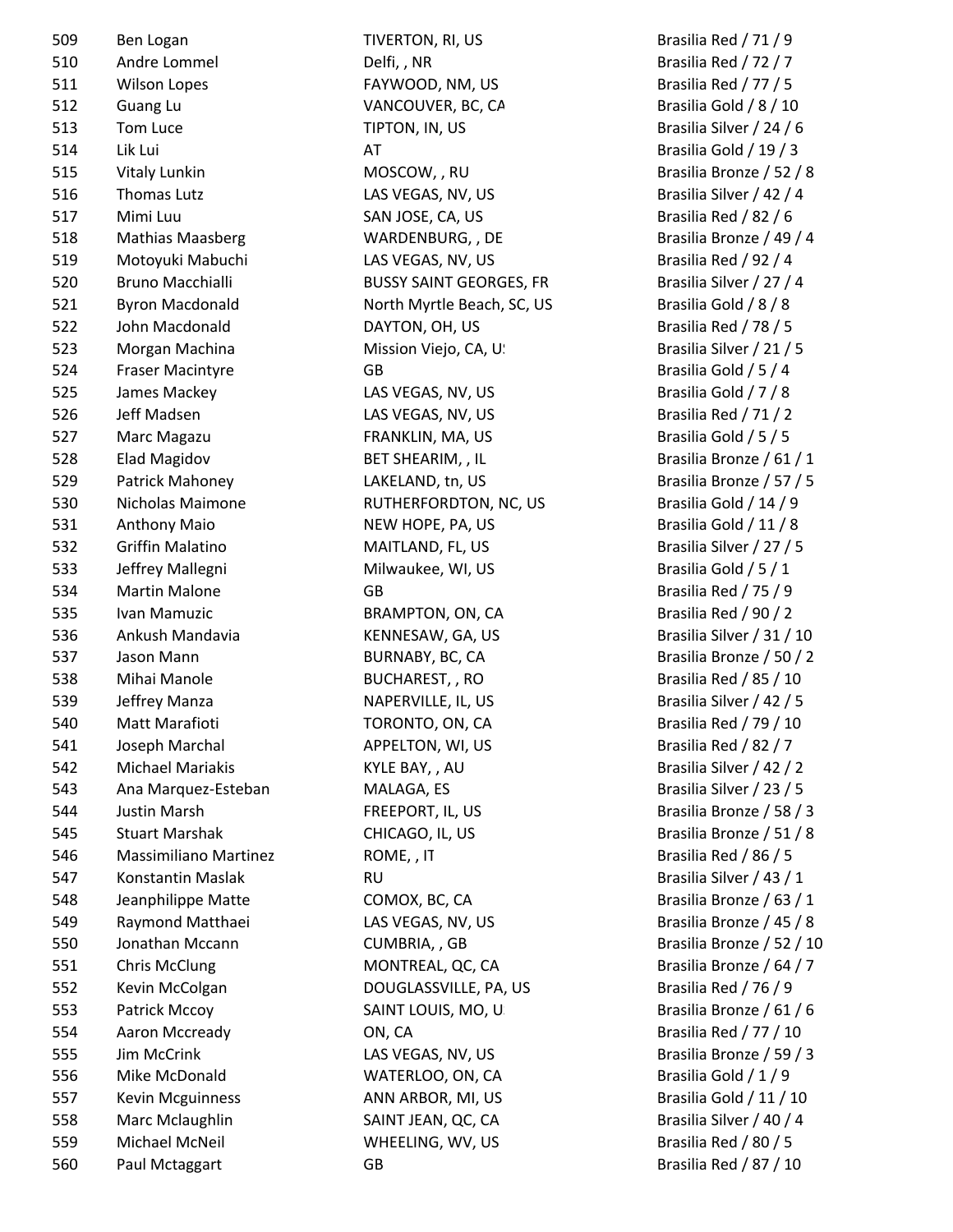| 561 | <b>Thomas Mcteer</b>    |
|-----|-------------------------|
| 562 | <b>Nenad Medic</b>      |
| 563 | Jeremy Menard           |
| 564 | Jason Mercier           |
| 565 | <b>Steve Merrifield</b> |
| 566 | <b>Gergely Meszaros</b> |
| 567 | <b>Govert Metaal</b>    |
| 568 | Artem Metalidi          |
| 569 | <b>Brandon Meyers</b>   |
| 570 | <b>Bryan Micon</b>      |
| 571 | <b>Obrad Milinkovic</b> |
| 572 | Vera Milinkovic         |
| 573 | Arie Miller             |
| 574 | <b>Thomas Miller</b>    |
| 575 | Gaetan Milvaque         |
| 576 | Jason Min               |
| 577 | Michael Minetti         |
| 578 | <b>Ben Mintz</b>        |
| 579 | <b>Carlos Mironiuk</b>  |
| 580 |                         |
|     | Yordan Mitrentsov       |
| 581 | Sorel Mizzi             |
| 582 | Michael Mohamed         |
| 583 | <b>Barkatul Mohamm</b>  |
| 584 | Claudiu Moldovan        |
| 585 | <b>Conrad Monica</b>    |
| 586 | <b>Scott Montgomery</b> |
| 587 | Michael Moore           |
| 588 | Anton Morgenster        |
| 589 | Mickael Morgousk        |
| 590 | Mihails Morozovs        |
| 591 | Clayton Mozdzen         |
| 592 | Wesley Mullins          |
| 593 | Roman Mulyk             |
| 594 | Dan Murariu             |
| 595 | Amanda Musumed          |
| 596 | <b>Steven Myers</b>     |
| 597 | Salim Namat             |
| 598 | <b>Mandeep Narang</b>   |
| 599 | <b>Gabriel Nassif</b>   |
| 600 | David Neal              |
| 601 | Daniel Negreanu         |
| 602 | John Nelson             |
| 603 | <b>Pierre Neuville</b>  |
| 604 | Jason Newburger         |
| 605 | <b>Stewart Newman</b>   |
| 606 | Samuel Ngai             |
|     |                         |
| 607 | <b>Binh Nguyen</b>      |
| 608 | Soi Nguyen              |
| 609 | Huy Nguyen              |
| 610 | Men Nguyen              |
| 611 | Quoc Nguyen             |
| 612 | <b>Thang Nguyen</b>     |

COLUMBIA, SC, US Brasilia Gold / 17 / 7 RALEIGH, NC, US Brasilia Silver / 42 / 8 DAVIE, FL, US Brasilia Bronze / 58 / 5 LAS VEGAS, NV, US Brasilia Red / 71 / 3 566 Gergely Meszaros HUNGARY, , HU Brasilia Bronze / 48 / 3 MONACO, , MC Brasilia Red / 65 / 6 Kiev, UA Brasilia Silver / 23 / 2 569 Brandon Meyers COLUMBUS, OH, US Brasilia Red / 70 / 6 BLOOMINGTON, IN, US Brasilia Red / 78 / 4 Kenthurst , , AU Brasilia Bronze / 54 / 2 Kenthurst , , AU Brasilia Red / 67 / 2 RETAH TIKVA, , IT Brasilia Bronze / 46 / 10 E HAMPTON, NY, US Brasilia Bronze / 57 / 1 Paro, , FR Brasilia Bronze / 62 / 4 EAST MEADOW, NY, US Brasilia Bronze / 54 / 8 LAS VEGAS, NV, US Brasilia Gold / 14 / 6 NEW ORLEANS, LA, US Brasilia Silver / 20 / 4 579 Carlos Mironiuk US Brasilia Silver / 28 / 5 5 YARNA, , BG Brasilia Red / 83 / 3 TORONTO, ON, CA Brasilia Red / 88 / 5 d
Brasilia Red / 90 / 1 ed GB GB Brasilia Red / 87 / 7 HARWOOD HTS, IL, US Brasilia Red / 66 / 6 HEMET, CA, US Brasilia Bronze / 47 / 7 FRTH, ON, CA Brasilia Red / 80 / 9 587 Michael Moore AGAR, SD, US Brasilia Red / 70 / 4 588 The Serlin, NY, DE Brasilia Silver / 20 / 10 589 My BROOKLYN, NY, US Brasilia Gold / 19 / 4 590 Mihails Morozovs RIGA, LV Brasilia Silver / 41 / 8 LEXINGTON, KY, US Brasilia Red / 69 / 1 593 Roman Mulyk GB Brasilia Silver / 31 / 8 594 Dan Murariu BACAU, , RO Brasilia Silver / 30 / 8  $\begin{array}{ccc} \hbox{5} & \hbox{6} & \hbox{6} \ \hbox{5} & \hbox{6} & \hbox{7} \ \hbox{6} & \hbox{7} & \hbox{8} \ \hbox{6} & \hbox{8} & \hbox{9} \ \hbox{7} & \hbox{9} & \hbox{10} \ \hbox{8} & \hbox{11} & \hbox{12} \ \hbox{9} & \hbox{13} & \hbox{14} \ \hbox{15} & \hbox{16} & \hbox{17} \ \hbox{16} & \hbox{17} & \hbox{18} \ \hbox{18} & \hbox{1$ WILSONVILLE, OR, US Brasilia Silver / 33 / 6 OAK FOREST, IL, US Brasilia Red / 70 / 1 598 Mandeep Narang HOOVER, AL, US Brasilia Red / 75 / 2 PARIS, , FF Brasilia Gold / 10 / 6 MAPLE VALLEY, WA, US Brasilia Red / 75 / 4 TORONTO, ON, CA Brasilia Bronze / 51 / 7 CURTICE, OH, US Brasilia Red / 78 / 8 KNOKKE-HEIST, , BE Brasilia Bronze / 56 / 4 VERNON HILLS, IL, US Brasilia Gold / 6 / 9 WESTON, FL, US Brasilia Gold / 3 / 3 EDMONTON, AB, CA Brasilia Red / 66 / 2 LAS VEGAS, nv, US Brasilia Bronze / 46 / 8 SANTA ANA, CA, US Brasilia Gold / 8 / 1 OKLAHOMA CITY, OK, US Brasilia Red / 68 / 7 BELL GARDENS, CA, US Brasilia Red / 81 / 5 611 NERETO, IT Brasilia Red / 87 / 5

NIAGARA FALLS, ON, CA Brasilia Bronze(Late) / 46 / 5 591 Clayton Mozdzen WINNIPEG, MB, CA Brasilia Bronze(Late) / 46 / 3 Nguyen **MCLEAN, VA, US** Brasilia Red / 84 / 3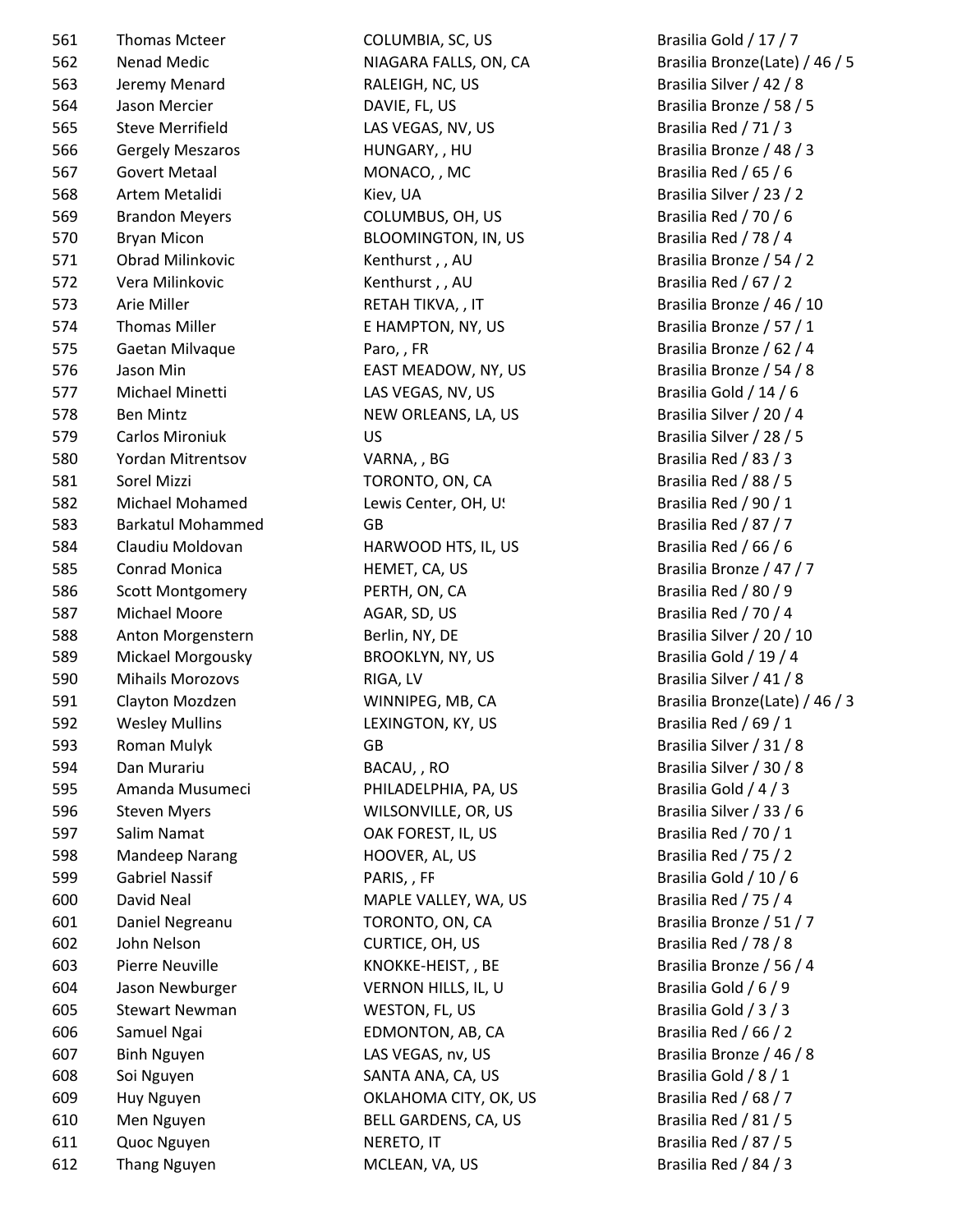| 613 | Van Den Bosc Nicolaas   | Rotterdam, , NL           | Brasilia Bronze / 54        |
|-----|-------------------------|---------------------------|-----------------------------|
| 614 | Nikita Nikolaev         | ST PETERSBURG, , RI       | Brasilia Silver / 41 /      |
| 615 | Thiago Nishijima        | SAO PAULO, , BR           | Brasilia Silver / 21 /      |
| 616 | Dominik Nitsche         | MINDEN, , DE              | Brasilia Red / 75 / 6       |
| 617 | Michael Noori           | TARZANA, CA, US           | Brasilia Silver / 42 /      |
| 618 | Alexander Nudin         | MOSCOW, , RU              | Brasilia Bronze / 46        |
| 619 | Dan O'Brien             | LAS VEGAS, NV, US         | Brasilia Silver / 30 /      |
| 620 | Eoghan O'Dea            | DUBLIN, IE                | Brasilia Gold / 6 / 1       |
| 621 | Brian Odonoghue         | BAYSIDE, NY, US           | Brasilia Silver / 43 /      |
| 622 | Stephen Odwyer          | Las Vegas, NV, US         | Brasilia Silver / 34 /      |
| 623 | Ryan Olisar             | NAPERVILLE, IL, US        | Brasilia Red / 69 / 5       |
| 624 | <b>Scott Oreilly</b>    | TORQUAY, , GB             | Brasilia Gold / 4 / 10      |
| 625 | John Orr                | LODI, WI, US              | Brasilia Silver / 20 /      |
| 626 | Vinny Pahuja            | HICKSVILLE, NY, US        | Brasilia Silver / 43 /      |
| 627 | Jameson Painter         | LAS VEGAS, NV, US         | Brasilia Red / 67 / 7       |
| 628 | Michael Palma           | LONGWOOD, FL, US          | Brasilia Gold / 13 / 2      |
| 629 | Rocco Palumbo           | $\mathsf{I}\mathsf{T}$    | Brasilia Red / 89 / 6       |
| 630 | Qinghai Pan             | IRVINE, CA, US            | Brasilia Silver / 20 /      |
| 631 | Jeff Papola             | MONMOUTH BRACH, NJ, US    | Brasilia Silver / 36 /      |
| 632 | <b>Kristof Papp</b>     | HU                        | Brasilia Red / 77 / 1       |
| 633 | <b>Clifford Pappas</b>  | SCOTTSDALE, AZ, US        | Brasilia Silver / 29 /      |
| 634 | David Paredes           | <b>BROOKLINE, NY, US</b>  | Brasilia Silver / 39 /      |
| 635 | <b>Brock Parker</b>     | SILVER SPRING, MD, US     | Brasilia Gold / 3 / 9       |
| 636 | Julian Parmann          | LAS VEGAS, NV, US         | Brasilia Red / 88 / 9       |
| 637 | Jean-Paul Pasqualini    | SAN MARTINO DI LOTA, , FR | Brasilia Silver / 30 /      |
| 638 | Giuseppe Pastura        | GUIDIZZOLO, , IT          | Brasilia Bronze / 63        |
| 639 | <b>Hiren Patel</b>      | CAROL STREAM, IL, US      | Brasilia Silver / 39 /      |
| 640 | Andrey Pateychuk        | MOSCOW, RU                | Brasilia Bronze / 60        |
| 641 | John Patgorski          | LAS VEGAS, NV, US         | Brasilia Bronze / 53        |
| 642 | <b>Dustin Pattinson</b> | EDINBURG, TX, US          | Brasilia Gold / 19 / 7      |
| 643 | Justin Pechie           | THOMPSON, CT, US          | Brasilia Silver / 37 /      |
| 644 | Bryan Pellegrino        | DANBURY, NH, US           | Brasilia Bronze / 45        |
| 645 | Vanessa Peng            | ROCK HILL, SC, US         | Brasilia Silver / 20 /      |
| 646 | <b>Gregory Pepin</b>    | PARIS, FR                 | Brasilia Bronze / 50        |
| 647 | <b>Tal Peretz</b>       | IL.                       | Brasilia Bronze / 55        |
| 648 | Jay Perkins             | AUSTIN, TX, US            | Brasilia Red / 74 / 10      |
| 649 | Daniel Perper           | Buffalo Grove, IL, US     | Brasilia Gold / 11 / 4      |
| 650 | <b>Fabien Perrot</b>    | LA BATHIE, , FR           | Brasilia Bronze / 54        |
| 651 | <b>Magnus Persson</b>   | GOTHENBURG,, SE           | <b>Brasilia Bronze(Late</b> |
| 652 | Max Pescatori           | MILAN, , IT               | Brasilia Silver / 33 /      |
| 653 | <b>David Peters</b>     | TOLEDO, OH, US            | Brasilia Silver / 37 /      |
| 654 | Mickey Petersen         | COPENHAGEN, , DK          | Brasilia Red / 89 / 9       |
| 655 | Gary Peterson           | BERTHOLD, ND, US          | Brasilia Silver / 44 /      |
| 656 | Viliyan Petleshkov      | <b>BD</b>                 | Brasilia Red / 81 / 3       |
| 657 | <b>Stuart Pfeifer</b>   | LOS ANGELES, CA, U.       | Brasilia Bronze / 57        |
| 658 | AP Phahurat             | ROGERS, AR, US            | Brasilia Gold / 6 / 4       |
| 659 | <b>Edward Pham</b>      | LANSDALE, PA, US          | Brasilia Bronze / 61        |
| 660 | Andy Phan               | GARDEN GROVE, CA, US      | Brasilia Bronze / 45        |
| 661 | John Phan               | TUSTIN, CA, US            | Brasilia Silver / 26 /      |
| 662 | Young Phan              | GARDEN GROVE, CA, US      | Brasilia Silver / 39 /      |
| 663 | Andy Philachack         | GARLAND, TX, US           | Brasilia Silver / 38 /      |
| 664 | <b>Dennis Phillips</b>  | Cottage Hills, IL, US     | Brasilia Red / 76 / 3       |

613 Van Den Bosc Nicolaas Rotterdam, , NL Brasilia Bronze / 54 / 1 ST PETERSBURG, , RU Brasilia Silver / 41 / 1 SAO PAULO, , BR Brasilia Silver / 21 / 3 616 Dominik Nitsche MINDEN, , DE Brasilia Red / 75 / 6 TARZANA, CA, US Brasilia Silver / 42 / 10 MOSCOW, , RU Brasilia Bronze / 46 / 4 LAS VEGAS, NV, US Brasilia Silver / 30 / 1 DUBLIN, II Brasilia Gold / 6 / 1 BAYSIDE, NY, US Brasilia Silver / 43 / 6 Las Vegas, NV, US Brasilia Silver / 34 / 3 NAPERVILLE, IL, US Brasilia Red / 69 / 5 TORQUAY, , GB Brasilia Gold / 4 / 10 LODI, WI, US Brasilia Silver / 20 / 9 HICKSVILLE, NY, US Brasilia Silver / 43 / 7 LAS VEGAS, NV, US Brasilia Red / 67 / 7 LONGWOOD, FL, US Brasilia Gold / 13 / 2 Fig. 2. The Brasilia Red / 89 / 6 IRVINE, CA, US Brasilia Silver / 20 / 6 MONMOUTH BRACH, NJ, US Brasilia Silver / 36 / 6 HU Brasilia Red / 77 / 1 SCOTTSDALE, AZ, US Brasilia Silver / 29 / 4 BROOKLINE, NY, US Brasilia Silver / 39 / 8 SILVER SPRING, MD, US Brasilia Gold / 3 / 9 LAS VEGAS, NV, US Brasilia Red / 88 / 9 637 Jean-Paul Pasqualini SAN MARTINO DI LOTA, , FR Brasilia Silver / 30 / 3 GUIDIZZOLO, , IT Brasilia Bronze / 63 / 2 CAROL STREAM, IL, US Brasilia Silver / 39 / 7 640 Andrey Pateychuk MOSCOW, RU Brasilia Bronze / 60 / 10 LAS VEGAS, NV, US Brasilia Bronze / 53 / 1 EDINBURG, TX, US Brasilia Gold / 19 / 7 THOMPSON, CT, US Brasilia Silver / 37 / 7 DANBURY, NH, US Brasilia Bronze / 45 / 3 ROCK HILL, SC, US Brasilia Silver / 20 / 2 PARIS, FR Brasilia Bronze / 50 / 9 Example 20 Tal Peretz II Brasilia Bronze / 55 / 8 AUSTIN, TX, US Brasilia Red / 74 / 10 Buffalo Grove, IL, US Brasilia Gold / 11 / 4 LA BATHIE, , FR Brasilia Bronze / 54 / 5 651 Magnus Persson GOTHENBURG, , SE Brasilia Bronze(Late) / 46 / 2 652 MILAN, , IT Brasilia Silver / 33 / 10 TOLEDO, OH, US Brasilia Silver / 37 / 9 COPENHAGEN, , DK Brasilia Red / 89 / 9 BERTHOLD, ND, US Brasilia Silver / 44 / 4 BD Brasilia Red / 81 / 3 LOS ANGELES, CA, US Brasilia Bronze / 57 / 7 ROGERS, AR, US Brasilia Gold / 6 / 4 LANSDALE, PA, US Brasilia Bronze / 61 / 9 GARDEN GROVE, CA, US Brasilia Bronze / 45 / 5 TUSTIN, CA, US Brasilia Silver / 26 / 5 GARDEN GROVE, CA, US Brasilia Silver / 39 / 3 GARLAND, TX, US Brasilia Silver / 38 / 6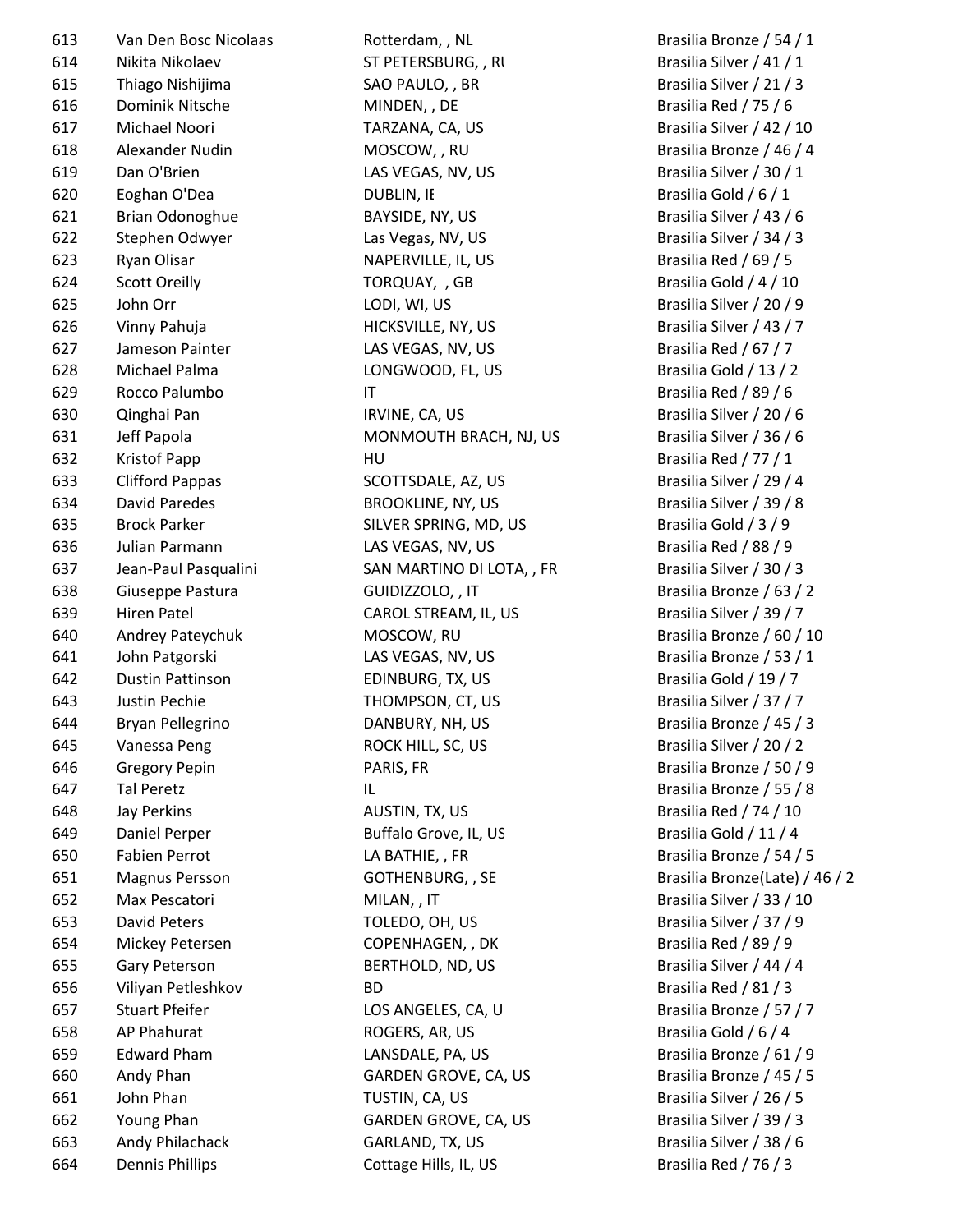| 665 | <b>Carter Phillips</b>      | LAS VEGAS         |
|-----|-----------------------------|-------------------|
| 666 | Pedro Piazuelo              | <b>BARCELON</b>   |
| 667 | Bryan Piccioli              | ALLEGANY          |
| 668 | Shankar Pillai              | <b>COMMAC</b>     |
| 669 | <b>Bryan Pimlott</b>        | <b>SCOTTSDA</b>   |
| 670 | Jean-Philippe Piquette      | LAVAL, QC         |
| 671 | Robert Pisano               | <b>LAS VEGAS</b>  |
| 672 | Jonathan Plens              | <b>TORONTO</b>    |
| 673 | <b>Bobby Poe</b>            | LAS VEGAS         |
| 674 | <b>Brandon Poe</b>          | <b>LAS VEGAS</b>  |
| 675 | Joshua Pollock              | <b>SILVER SPI</b> |
| 676 | Athanasios Polychronopoulos | SPRINGS,          |
| 677 | Rodrigo Portaleoni          | <b>SAO PAOL</b>   |
| 678 | <b>Rep Porter</b>           | <b>WOODINV</b>    |
| 679 | Jason Potter                | TULSA, OK         |
| 680 | Oleg Prokhorov              | <b>RU</b>         |
| 681 | Yury Prokhorov              | <b>RU</b>         |
| 682 | Mario Puccini               | <b>HAMBURG</b>    |
| 683 | <b>Grant Quail</b>          | Vancouver         |
| 684 | Matthew Quattrone           | <b>ARLINGTO</b>   |
| 685 | Alexander Queen             | <b>BETHLEHE</b>   |
| 686 | <b>Fabian Quoss</b>         | MUNICH,           |
| 687 | John Racener                | <b>PORT RICH</b>  |
| 688 | Mark Radoja                 | GUELPH, O         |
| 689 | Ravi Raghavan               | <b>NORTHBR</b>    |
| 690 | <b>Grayson Ramage</b>       | AUSTIN, T.        |
| 691 | Nicholas Rampone            | <b>LAS VEGAS</b>  |
| 692 | Joseph Ranciato             | Sacrament         |
| 693 | David Randall               | <b>WESTERVI</b>   |
| 694 | Geoffrey Rasmussen          | <b>ST PETERS</b>  |
| 695 | Thayer Rasmussen            | <b>SAINT PET</b>  |
| 696 | Anders Rasmussen            | Aarhus,, I        |
| 697 | <b>Steve Rassi</b>          | MORTON,           |
| 698 | <b>Brian Rast</b>           | LAS VEGAS         |
| 699 | Lyle Ratner                 | DALLAS, T.        |
| 700 | <b>Greg Raymer</b>          | RALEIGH,          |
| 701 | Samad Razavi                | <b>BRIGHTON</b>   |
| 702 | John Reading                | <b>ROCHESTE</b>   |
| 703 | Sumanth Reddy               | <b>FRANKLIN</b>   |
| 704 | <b>Timothy Reilly</b>       | NATICK, M         |
| 705 | Ty Reiman                   | MORTON,           |
| 706 | Rem Remington               | <b>JACKSONV</b>   |
| 707 | <b>Troy Repp</b>            | Topeka, K!        |
| 708 | Marvin Rettenmaier          | <b>LEONBERO</b>   |
| 709 | Stephen Reynolds            | <b>TOMS RIV</b>   |
| 710 | Stefano Ricci               | IT                |
| 711 | <b>Justin Rice</b>          | <b>COMMER</b>     |
| 712 | Sean Rice                   | Cherry Hill       |
| 713 | Matthew Rightnour           | <b>ARLINGTO</b>   |
| 714 | John Riordan                | TAMPA, FI         |
| 715 | Johannes Ritburg            | ZWYNDRE           |
| 716 | David Ritter                | AUSTIN, T.        |
|     |                             |                   |

5, NV, US Brasilia Gold / 9 / 10 NA, , ES Brasilia Bronze / 46 / 5 67 Brasilia Gold / 12 / 3 K, NY, US Brasilia Red / 92 / 9: ALE, AZ, US Brasilia Gold / 9 / 9  $\mathsf{c}, \mathsf{CA}$  Brasilia Bronze / 57 / 2 5, NV, US Brasilia Bronze / 49 / 9 672 Jonathan Plens Top Brasilia Gold / 19 / 9 5, NV, US Brasilia Bronze / 59 / 4 5, NV, US Brasilia Red / 91 / 9 RING, MD, US Brasilia Silver / 27 / 8 NY, US Brasilia Red / 81 / 6 677 Brasilia Red / 84 / 1  $V$ ILLE, WA, US Brasilia Red / 68 / 5 679 Jason Potter TULSA, OK, US Brasilia Silver / 25 / 6 Brasilia Silver / 21 / 7 Brasilia Silver / 21 / 2 5, DE Brasilia Silver / 42 / 6 r, BC, CA Brasilia Silver / 35 / 9  $\mathsf{DN}, \mathsf{VA}, \mathsf{US}$  Brasilia Red / 76 / 7 M, PA, US Brasilia Gold / 16 / 4 586 Brasilia Silver / 43 / 10 HEY, FL, US Brasilia Red / 67 / 10 ON, CA Brasilia Red / 86 / 8 689 Ravi Raghavan NORTHBROOK, IL, US Brasilia Silver / 23 / 8  $\overline{X}$ , US  $\overline{S}$  Brasilia Gold / 9 / 3 5, NV, US Brasilia Silver / 29 / 6 to, CA, US Brasilia Silver / 31 / 4 ILLE, OH, US Brasilia Bronze / 52 / 2  $BURG, FL, US$  Brasilia Gold / 5 / 7 ERSBURG, FL, US Brasilia Red / 72 / 9 696 Anders Rasmussen Aarhus, , DK Brasilia Bronze / 45 / 6 IL, US Brasilia Bronze / 64 / 1 5, NV, US Brasilia Silver / 44 / 10  $\mathsf X$ , US  $\qquad \qquad \qquad \qquad \qquad \qquad \qquad \qquad \qquad \qquad \mathsf{Brasilia\;Gold}\,/\,4\,/\,9\,$ NC, US Brasilia Red / 69 / 7 1, GB Brasilia Silver / 24 / 3 ER, MN, US Brasilia Silver / 44 / 5 PARK, NJ, US Brasilia Gold / 18 / 9 704, US Brasilia Bronze / 51 / 5 IL, US Brasilia Bronze / 54 / 10  $7$ ILLE, FL, US Brasilia Gold / 10 / 4 5, US Brasilia Red / 91 / 1 708 Marvin Rettenmaier LEONBERG, , DE Brasilia Bronze(Late) / 47 / 5 TER, NJ, US Brasilia Bronze(Late) / 47 / 10 Brasilia Silver / 28 / 1 CE TOWNSHIP, MI, U
Brasilia Bronze / 47 / 4  $\mathsf{I}, \mathsf{N}$ J, US Brasilia Bronze / 58 / 1 713 Matthew Rightnour Brasilia Silver / 28 / 4 1, US Brasilia Red / 86 / 4  $2$   $CHT,$  , BE Brasilia Red / 76 / 2  $X, US$  Brasilia Silver / 42 / 1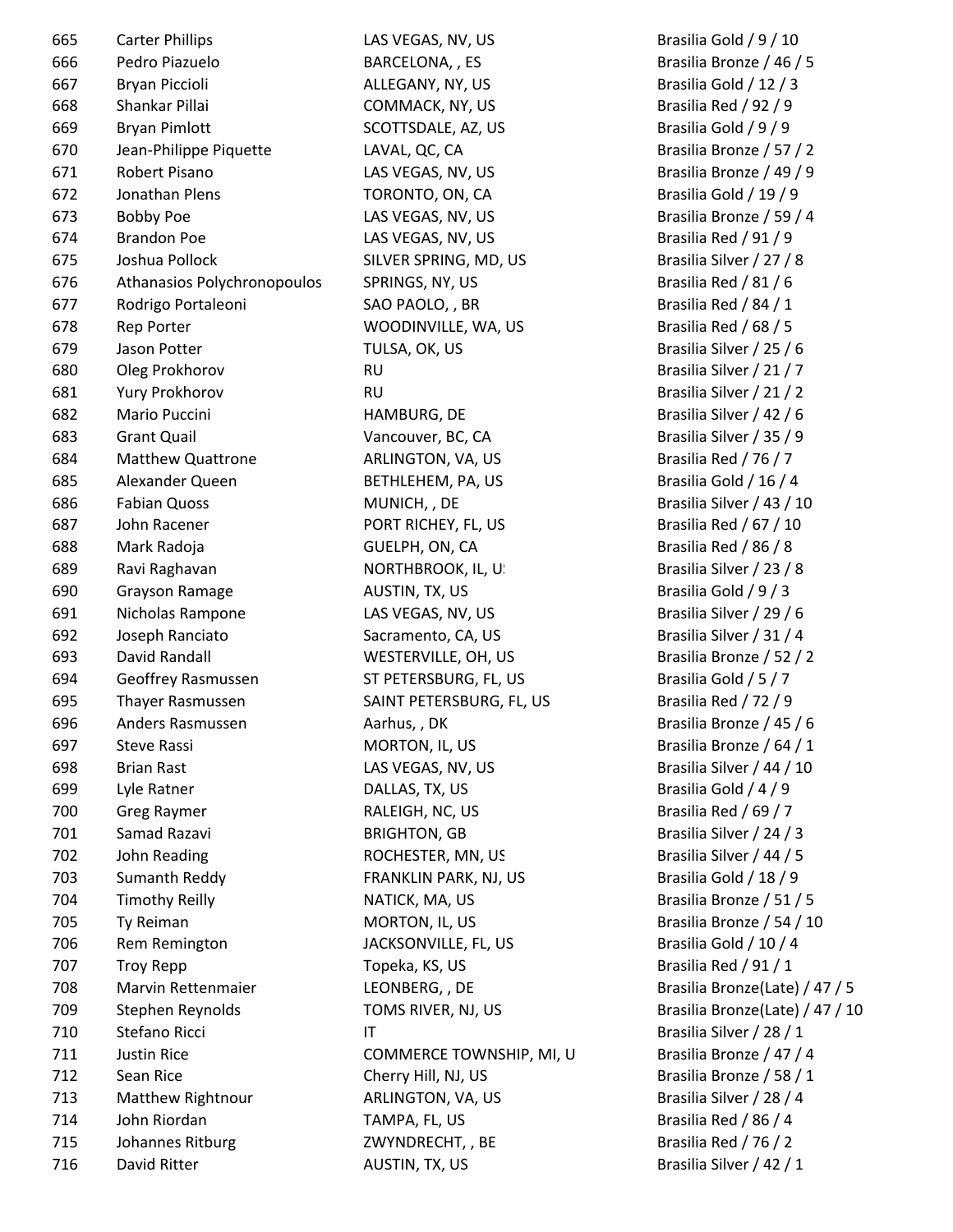| 717 | Giovanni Rizzo        | PARMA, IT                      | Brasilia Red / 85 / 9    |
|-----|-----------------------|--------------------------------|--------------------------|
| 718 | <b>Brent Roberts</b>  | LAS VEGAS, NV, US              | Brasilia Red / 90 / 7    |
| 719 | Nelson Robinson       | WINSTON-SALEM, NC, US          | Brasilia Silver / 23 / 1 |
| 720 | Mayu Roca Uribe       | BOGOTA,, CO                    | Brasilia Silver / 32 / 5 |
| 721 | Philipp Roch          | GB                             | Brasilia Red / 90 / 10   |
| 722 | Jesse Rockowitz       | COLUMBUS, OH, US               | Brasilia Red / 92 / 8    |
| 723 | Mimi Roeder           | EVANSTON, IL, US               | Brasilia Gold / 15 / 7   |
| 724 | David Rolls           | YPSILANTI, MI, US              | Brasilia Silver / 41 / 4 |
| 725 | Roberto Romanello     | GORSEINON, , GB                | Brasilia Bronze / 52 /   |
| 726 | Jamie Rosen           | LAS VEGAS, NV, US              | Brasilia Bronze / 62 /   |
| 727 | Matthew Rosen         | DES PLAINES, IL, US            | Brasilia Gold / 10 / 10  |
| 728 | <b>Todd Rosenthal</b> | FORT MILL, SC, US              | Brasilia Red / 92 / 10   |
| 729 | Andrew Rosskamm       | GATES MILLS, OH, U.            | Brasilia Silver / 36 / 9 |
| 730 | Joshua Rotenberg      | WEST BLOOMFIELD, MI, US        | Brasilia Silver / 38 / 2 |
| 731 | Vanessa Rousso        | HOBE SOUND, FL, US             | Brasilia Silver / 34 / 1 |
| 732 | Sebastien Roy         | QUEBEC, ON, CA                 | Brasilia Gold / 1 / 1    |
| 733 | Michael Rozakis       | SAN DIEGO, CA, US              | Brasilia Red / 85 / 2    |
| 734 | Anthony Ruberto       | DAVIE, FL, US                  | Brasilia Bronze(Late)    |
| 735 | Mikhail Rudoy         | <b>RU</b>                      | Brasilia Gold / 12 / 6   |
| 736 | Aleksandras Rusinovas | LT.                            | Brasilia Bronze / 52 /   |
| 737 | Matt Russell          | SPRING, TX, US                 | Brasilia Red / 77 / 3    |
| 738 | Scott Ryals           | Marrero, LA, US                | Brasilia Red / 68 / 9    |
| 739 | Daniel Ryan           | <b>GRAND FORKS, ND, US</b>     | Brasilia Red / 74 / 8    |
| 740 | Patrick Ryan          | <b>GRAND FORKS, ND, US</b>     | Brasilia Red / 88 / 8    |
| 741 | <b>Eddy Sabat</b>     | LANCASTER, CA, US              | Brasilia Silver / 32 / 1 |
| 742 | Lorenzo Sabato        | FORBELLO, IT                   | Brasilia Red / 83 / 9    |
| 743 | Sebastion Saffari     | LONDON, , GB                   | Brasilia Bronze / 63 /   |
| 744 | Jesus Salerno         | San Antonio De Los Altos, , IT | Brasilia Red / 75 / 1    |
| 745 | Dario Sammartino      | $\mathsf{I}\mathsf{T}$         | Brasilia Bronze / 46 /   |
| 746 | <b>Adam Sanders</b>   | BROOKLINE, MA, US              | Brasilia Gold / 6 / 6    |
| 747 | Noah Sandler          | MERCER ISLAND, WA, US          | Brasilia Silver / 41 / 9 |
| 748 | David Sands           | LAS VEGAS, NV, US              | Brasilia Bronze / 63 /   |
| 749 | Adriano Santa Ana     | SANTOS, , BR                   | Brasilia Red / 74 / 7    |
| 750 | Jeff Sarwer           | GDANSK, FI                     | Brasilia Silver / 33 / 1 |
| 751 | Alan Sass             | LAS VEGAS, NV, US              | Brasilia Bronze / 53 /   |
| 752 | Feizal Satchu         | TORONTO, ON, CA                | Brasilia Red / 65 / 4    |
| 753 | Kevin Saul            | WARRENVILLE, IL, U!            | Brasilia Gold / 15 / 4   |
| 754 | Carlo Savinelli       | Italy,, IT                     | Brasilia Silver / 28 / 1 |
| 755 | Assad Sawaya          | BAITING HOLLOW, NY, US         | Brasilia Silver / 24 / 7 |
| 756 | George Scarborough    | CORAOPOLIS, PA, US             | Brasilia Silver / 39 / 2 |
| 757 | Shane Schleger        | SANTA MONICA, CA, US           | Brasilia Bronze(Late)    |
| 758 | Steven Schlesinger    | SYOSSET, NY, US                | Brasilia Silver / 24 / 2 |
| 759 | Tom Schneider         | SCOTTSDALE, AZ, US             | Brasilia Red / 79 / 3    |
| 760 | David Schnettler      | SAN DIEGO, CA, US              | Brasilia Red / 72 / 3    |
| 761 | Jeffrey Schnettler    | COLD SPRING, MN, US            | Brasilia Red / 80 / 4    |
| 762 | Mitch Schock          | BISMARCK, ND, US               | Brasilia Bronze(Late)    |
| 763 | Thorsten Schuler      | ANSBACH, , DE                  | Brasilia Red / 66 / 5    |
| 764 | Matthew Schulte       | HAMILTON, OH, US               | Brasilia Red / 90 / 9    |
| 765 | Kevin Schulz          | CHICAGO, IL, US                | Brasilia Silver / 34 / 6 |
| 766 | Steven Schwan         | <b>BURLINGTON, ND, US</b>      | Brasilia Red / 88 / 1    |
| 767 | Matthew Schwarmann    | ORLANDO, FL, US                | Brasilia Red / 66 / 7    |
| 768 | Nicholas Schwarmann   | ORLANDO, FL, US                | Brasilia Silver / 43 / 2 |
|     |                       |                                |                          |

PARMA, IT BRASILIA Red / 85 / 9 DAVIE, FL, US Brasilia Bronze(Late) / 48 / 7 SANTA MONICA, CA, US Brasilia Bronze(Late) / 47 / 2 762 Mitch Schock BISMARCK, ND, US Brasilia Bronze(Late) / 48 / 8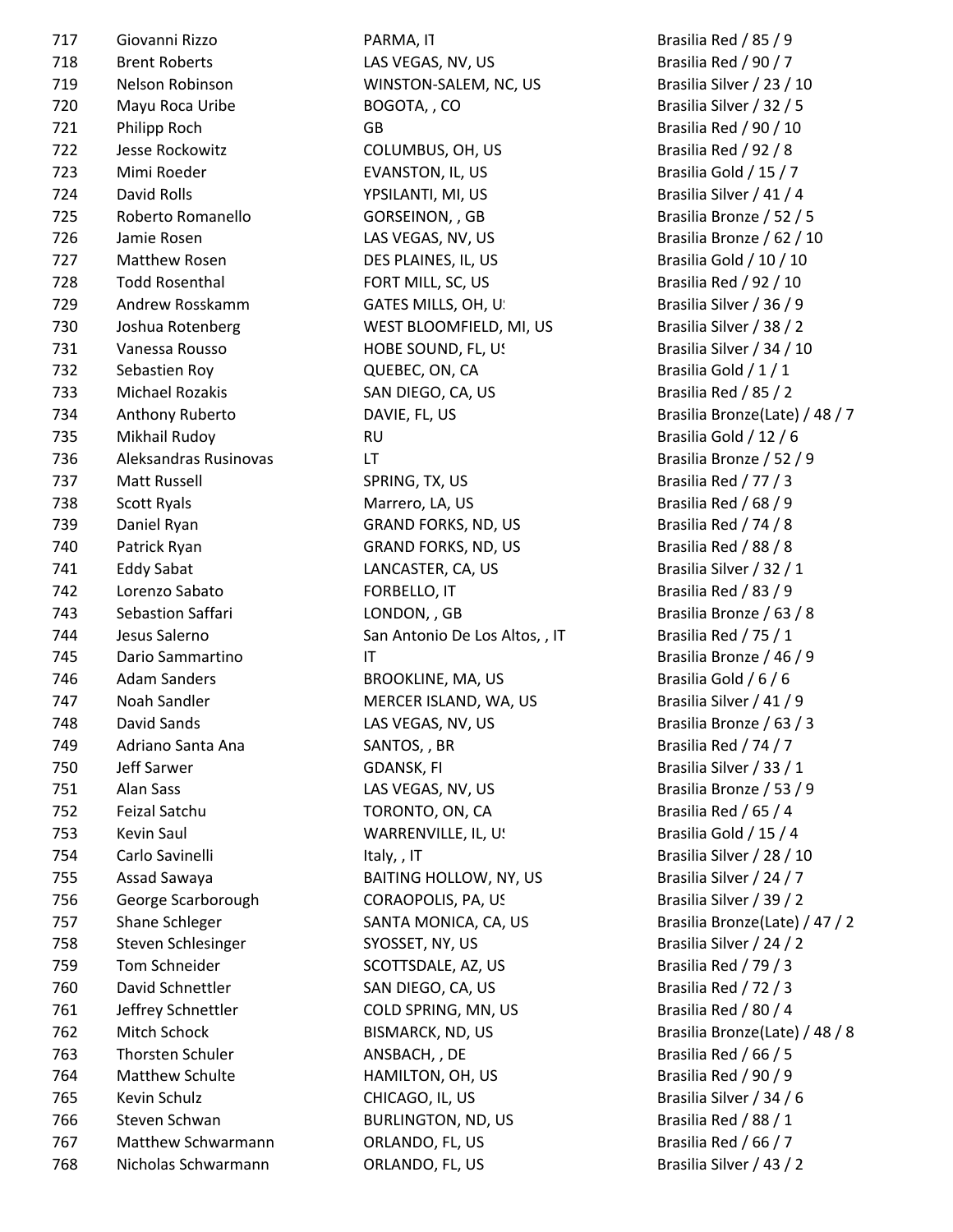| 769 | Jake Schwartz            |
|-----|--------------------------|
| 770 | Justin Schwartz          |
| 771 | <b>Rick Schwartz</b>     |
| 772 | <b>Ylon Schwartz</b>     |
| 773 | <b>Austin Scott</b>      |
| 774 | Eric Seiler              |
| 775 | <b>Scott Seiver</b>      |
| 776 | Yosuke Sekiya            |
| 777 | Jason Senti              |
| 778 | Andy Seth                |
| 779 | <b>Ronald Sewell</b>     |
| 780 | <b>Brett Shaffer</b>     |
| 781 | Jennifer Shahade         |
| 782 | Kenneth Shelton          |
| 783 | Zhan Shi                 |
| 784 | <b>Dmitriy Shilnikov</b> |
| 785 | Rami Shmuel              |
| 786 | <b>Shannon Shorr</b>     |
| 787 | <b>Yuancheng Shu</b>     |
| 788 | <b>Barry Shulman</b>     |
| 789 | Hani Sidaros             |
| 790 | Max Silver               |
| 791 | <b>Theodore Simonso</b>  |
| 792 | Daniel Sindelar          |
| 793 | David Singer             |
| 794 | <b>Scott Sitron</b>      |
| 795 | David Sklansky           |
| 796 | Cody Slaubaugh           |
| 797 | <b>Bryan Slick</b>       |
| 798 | Jeff Sluzinski           |
| 799 | <b>Alex Smith</b>        |
|     | Dan Smith                |
| 800 | <b>Elliot Smith</b>      |
| 801 |                          |
| 802 | Gavin Smith              |
| 803 | Jordan Smith             |
| 804 | <b>Patrick Smith</b>     |
| 805 | Ronnie Smith             |
| 806 | Carla Solinas            |
| 807 | Jason Somerville         |
| 808 | <b>Balazs Somodi</b>     |
| 809 | Michael Souza            |
| 810 | <b>James Sowers</b>      |
| 811 | Alessandro Sperar        |
| 812 | Gianluca Speranza        |
| 813 | Kenneth Stacy            |
| 814 | Jacob Staley             |
| 815 | Sam Stein                |
| 816 | <b>Max Steinberg</b>     |
| 817 | <b>Cindy Stenbeck</b>    |
| 818 | <b>Matt Sterling</b>     |
| 819 | Paul Stewart             |
|     |                          |

NEW YORK, NY, US Brasilia Gold / 1 / 7 Milford, CT, US Brasilia Red / 74 / 1 CALABASAS, CA, US Brasilia Bronze / 62 / 1 772 Ylon Schwartz AUSTIN, TX, US Brasilia Gold / 2 / 9 SAINT LOUIS, MO, US Brasilia Red / 71 / 6 LAS VEGAS, NV, US Brasilia Silver / 27 / 9 MATUYAMA CITY, , JP Brasilia Bronze / 48 / 1 5T. LOUIS PARK, MN, US Brasilia Red / 76 / 6 LAS VEGAS, NV, US Brasilia Red / 92 / 1 779 Ronald Sewell SHELBY, NC, US Brasilia Bronze / 53 / 2 PHILADELPHIA, PA, US Brasilia Silver / 34 / 9 DALLAS, TX, US Brasilia Gold / 5 / 8 Edmonton, AB, CA Brasilia Bronze / 57 / 9 784 Dmitriy Shilnikov KATY, TX, US Brasilia Silver / 38 / 3 Peiche Tikcva, , IL Brasilia Bronze / 50 / 8 IRONDALE, AL, US Brasilia Bronze / 63 / 10 787 Yuancheng Shu TD Brasilia Silver / 23 / 9 LAS VEGAS, NV, US Brasilia Silver / 31 / 2 ROUSE HILL, , AT Brasilia Red / 65 / 9 LONDON, GB Brasilia Red / 89 / 1 01 Theodore Simonson MINNEAPOLIS, MN, US Brasilia Gold / 8 / 4 OMAHA, NE, US Brasilia Bronze / 47 / 2 LAS VEGAS, NV, US Brasilia Gold / 11 / 5 GLENDALE, WI, US Brasilia Red / 87 / 9 LAS VEGAS, NV, US Brasilia Red / 65 / 10 HENDERSON, NV, US Brasilia Bronze / 64 / 8 Foxdale, , GB Brasilia Gold / 8 / 2 THENDERSON, NV, US Brasilia Red / 84 / 9 HIGHLAND PARK, NJ, US Brasilia Red / 80 / 7 LAS VEGAS, NV, US Brasilia Red / 78 / 3 RICHMOND, BC, CA Brasilia Silver / 35 / 10 GUELPH, ON, CA Brasilia Gold / 15 / 5 COLLEGE STATION, TX, US Brasilia Red / 84 / 10 MONTGOMERY, AL, US Brasilia Bronze / 64 / 4 JACKSBORO, TX, US Brasilia Bronze / 58 / 4 IT Brasilia Gold / 9 / 8 STONY BROOK, NY, US Brasilia Bronze / 57 / 8 808 Brasilia Gold / 2 / 4 SAN DIEGO, CA, US Brasilia Bronze / 51 / 2 811 Alessandro Speranza L AQUILA, , IT Brasilia Red / 75 / 5 LAQUILA, , IT Brasilia Bronze / 47 / 9 BRISTOL, VA, US Brasilia Gold / 12 / 1 Grand Junction, CO, US Brasilia Silver / 39 / 10 HENDERSON, NV, US Brasilia Bronze / 50 / 5 OAKLAND, CA, US Brasilia Gold / 4 / 7 FEDERAL WAY, WA, US Brasilia Silver / 37 / 1 BROWNSTOWN, IN, US Brasilia Silver / 35 / 5 EGG HARBOR TWP, NJ, US Brasilia Bronze / 57 / 3 820 Andrew Sthilaire ENFIELD, CT, US Brasilia Gold / 12 / 10

NORMAN, OK, US Brasilia Bronze(Late) / 47 / 6 BELOIT, KS, US Brasilia Bronze(Late) / 47 / 9 Las Vegas, NV, US Brasilia Bronze(Late) / 47 / 1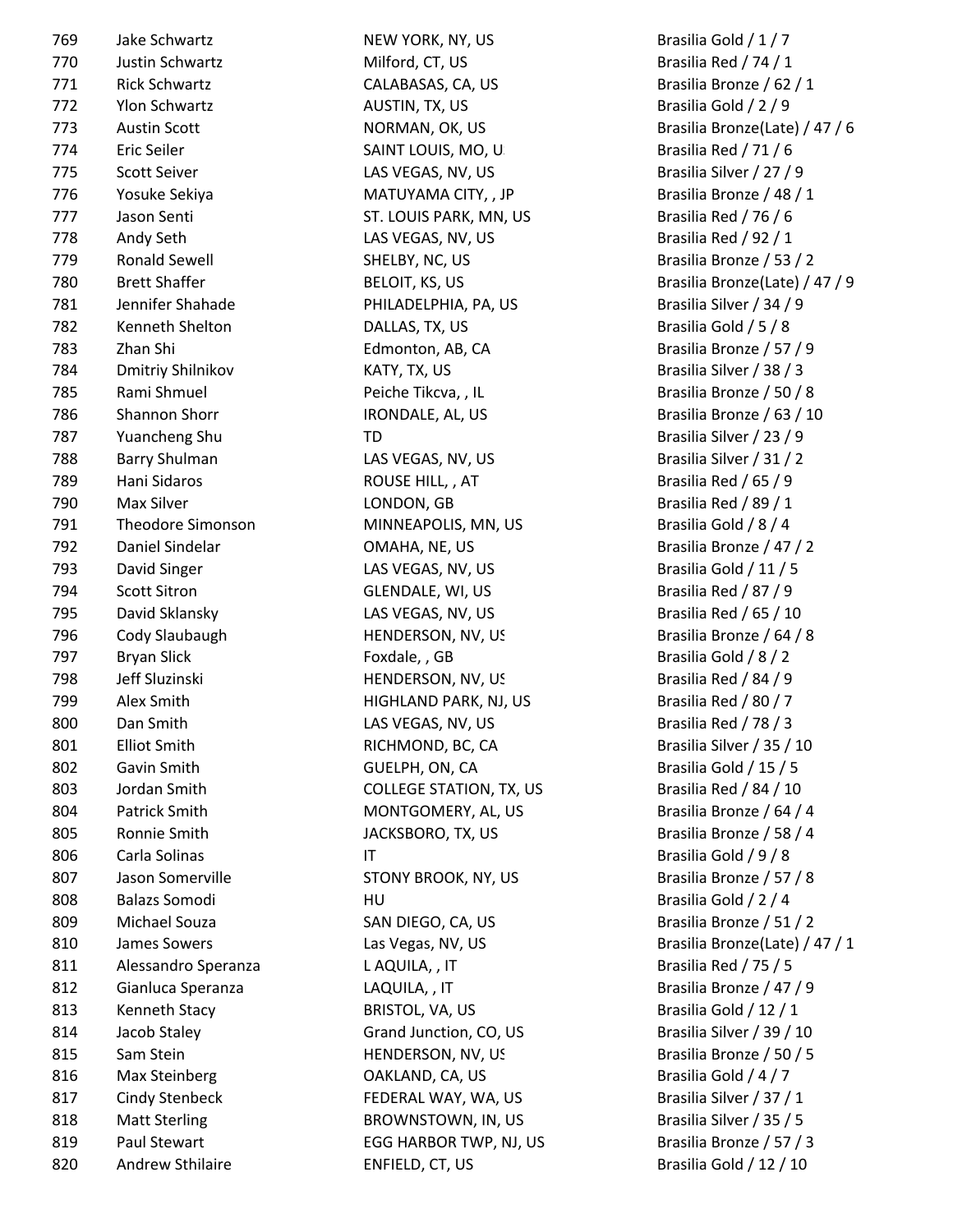821 Matt Stout CAS VEGAS, NV, US Brasilia Bronze / 49 / 10 822 Milliam Strausz Calabasas, CA, US Brasilia Bronze / 50 / 4 823 Daniel Strelitz TORRANCE, CA, US Brasilia Bronze / 55 / 3 824 Andrew Stringer NEW ORLEANS, LA, US Brasilia Red / 87 / 2 825 Steve Sung Superinten Steve Sung TORRANCE, CA, US Server Steve Superintendent States Steve Steve Torrent S 826 Mark Sykes **Mark Sykes** HAMDEN, CT, US Brasilia Gold / 19 / 6 827 Jesse Sylvia Chronic Communist Communist WEST TISBURY, MA, US Brasilia Bronze / 47 / 8 828 Reza Tabatabai LONDON, , GB Brasilia Red / 88 / 3 829 Steven Tabb NEWTON, MA, US Brasilia Bronze / 54 / 3 830 Carlton Tartar **Kensington, MD, US** Brasilia Bronze / 46 / 1 831 Richard Tatalovich SCOTTSDALE, AZ, US Brasilia Silver / 27 / 1 833 Michael Telker BALLWIN, MO, US Brasilia Silver / 28 / 7 834 Joshua Templeton ROSSVILLE, GA, US Brasilia Silver / 44 / 7 835 Nathan Templeton CHATTANOOGA, TN, US Brasilia Red / 90 / 5 836 Andrew Teng Teng LONDON, GB Brasilia Gold / 15 / 6 837 Daniel Tennefos **FARGO, ND, US** Brasilia Red / 92 / 3 838 Ryan Tepen CHESTERFIELD, MO, US Brasilia Red / 82 / 3 839 Matvey Tevlin **Example 20 TORONTO, ON, CA** Brasilia Bronze / 54 / 6 840 Cyrille Theret **Example 20 DRANCY, FR** Brasilia Silver / 41 / 7 841 Travell Thomas BUFFALO, NY, US Brasilia Gold / 10 / 8 842 Jolyne Thompson **HOUSTON, TX, US** Brasilia Bronze / 59 / 6 843 Roy Thung Thung WHITE PLAINS, NY, US Brasilia Red / 82 / 2 844 David Tiffenberg TAMPA, FL, US Brasilia Silver / 43 / 8 845 Ivan Tikhov **Kaliningrad, , RU Brasilia Silver / 21 / 1** 846 Jennifer Tilly SHERMAN OAKS, CA, US Brasilia Silver / 25 / 7 848 Jeff Tims CONROE, TX, US Brasilia Red / 82 / 8 849 Kara Tobin SANTA BARBARA, CA, US Brasilia Silver / 22 / 1 850 Gianmarco Toccini IT IT Brasilia Bronze / 56 / 6 851 Eugene Todd BROOKLYN, NY, US Brasilia Red / 69 / 10 852 Roger Tondeur MZ Brasilia Red / 76 / 5 853 Jacob Toole SHARON, MA, US Brasilia Silver / 44 / 3 854 Joshua Torres Gilroy, CA, US Brasilia Silver / 26 / 6 855 Bela Toth **HU Brasilia Silver / 36 / 5** 856 Richard Toth **MISKOLC, HU** MISKOLC, HU Brasilia Gold / 14 / 10 857 Edwin Tournier NR NR Brasilia Red / 89 / 2 858 JC Tran SACRAMENTO, CA, US Brasilia Gold / 12 / 5 859 Kwinsee Khoa Tran GARDEN GROVE, CA, US Brasilia Bronze / 45 / 10 860 Marco Traniello CAS VEGAS, NV, US Brasilia Silver / 32 / 4 861 Marc Tschirch RECKLINGHAUSEN, , DE Brasilia Gold / 16 / 2 862 Wai Tse GB GB Bronze / 56 / 9 863 Arkadiy Tsinis Cassilla Red / 81 / 7 LAS VEGAS, NV, US Results are also Brasilia Red / 81 / 7 864 Matthew Tuckfield **ORLANDO, FL, US** Brasilia Bronze / 52 / 3 865 Jon Turner **HENDERSON, NV, US** Brasilia Silver / 39 / 5 866 Nathan Tuthill **FREDERICKSBRG, VA, US** Brasilia Gold / 11 / 1 867 Michael Tyson **CEELAND, MI, US** Brasilia Red / 77 / 7 868 Takatoshi Uei OSAKA, , JP Brasilia Silver / 41 / 6 869 Joseph Urgo NEW PORT RICHEY, FL, US Brasilia Red / 68 / 8 870 Anthony Utnage BLOOMINGTON, IN, US Brasilia Bronze / 49 / 7 871 Joseph Vallee New WESTMINSTER, BC, CA Brasilia Red / 86 / 9 872 Vincent van der Fluit UTRECHT, NL Brasilia Bronze(Late) / 46 / 9

832 Joe Tehan LAS VEGAS, NV, US Brasilia Bronze(Late) / 46 / 4 847 Yevgeniy Timoshenko MUKILTEO, WA, US Brasilia Bronze(Late) / 46 / 1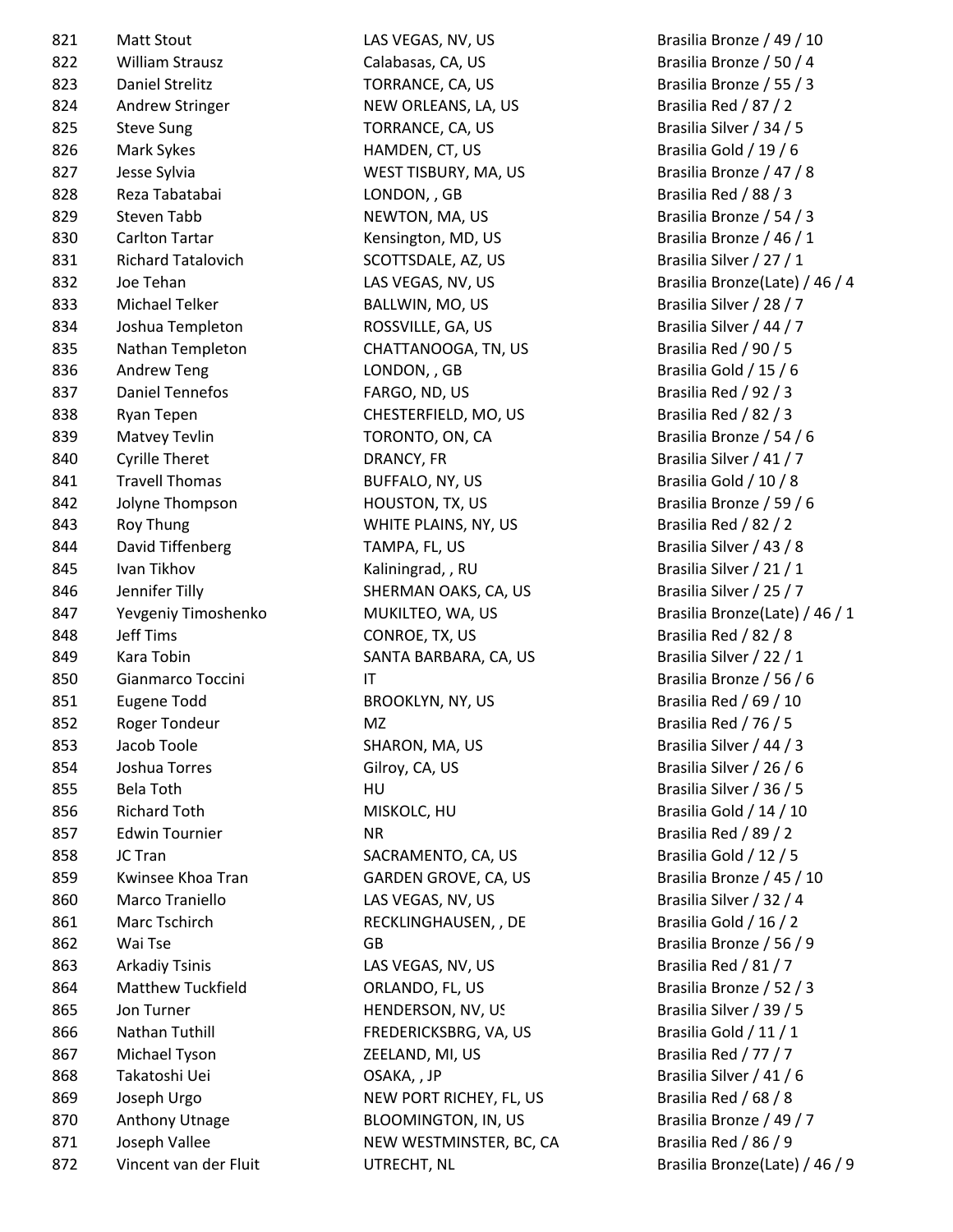| 873 | Steven van Zadelhoff     |  |  |
|-----|--------------------------|--|--|
| 874 | Bryan Vanrijsbergen      |  |  |
| 875 | Gordon Vayo              |  |  |
| 876 | <b>Tommy Vedes</b>       |  |  |
| 877 | Alexander Venovski       |  |  |
| 878 | Dwayne Vetter            |  |  |
| 879 | Jeremiah Vinsant         |  |  |
| 880 | Chris Viox               |  |  |
| 881 | <b>Robert Voigt</b>      |  |  |
| 882 | Benjamin Volpe           |  |  |
| 883 | Paul Volpe               |  |  |
| 884 | Taylor von Kriegenberg   |  |  |
| 885 | Tristan Wade             |  |  |
| 886 | <b>Shadron Walton</b>    |  |  |
| 887 | Michael Watson           |  |  |
| 888 | Harold Weaver            |  |  |
| 889 | Joseph Webber            |  |  |
| 890 | <b>Matthew Weber</b>     |  |  |
| 891 | <b>Shane Weber</b>       |  |  |
| 892 | Alan Wehbi               |  |  |
| 893 | Daniel Weinman           |  |  |
| 894 | Kyle Weir                |  |  |
| 895 | <b>Melanie Weisner</b>   |  |  |
| 896 | Joshua Weiss             |  |  |
| 897 | Ryan Welch               |  |  |
| 898 | Simon Welds              |  |  |
| 899 | Shawn Wendell            |  |  |
| 900 | Michael Wendlberger      |  |  |
| 901 | Jonathan West            |  |  |
| 902 | Jason Wheeler            |  |  |
| 903 | Kyle White               |  |  |
| 904 | Trevor Whiteway          |  |  |
| 905 | Leo Whitt                |  |  |
| 906 | Dylan Wilkerson          |  |  |
| 907 | <b>Matt Wilkins</b>      |  |  |
| 908 | David Williams           |  |  |
| 909 | Jeff Williams            |  |  |
| 910 | Keith Williams           |  |  |
| 911 | Stephen Williams         |  |  |
| 912 | <b>Terrence Williams</b> |  |  |
| 913 | <b>Mearl Wisehart</b>    |  |  |
| 914 | Daniel Witcher           |  |  |
| 915 | <b>Todd Witteles</b>     |  |  |
| 916 | <b>Thomas Wolff</b>      |  |  |
| 917 | <b>Marius Wolmarans</b>  |  |  |
| 918 | Leo Wolpert              |  |  |
| 919 | Derek Wolters            |  |  |
| 920 | Nelson Wong              |  |  |
| 921 | Nicholas Wong            |  |  |
| 922 | <b>Barry Woods</b>       |  |  |
| 923 | <b>Dustin Wunning</b>    |  |  |
| 924 | <b>Trent Wyatt</b>       |  |  |
|     |                          |  |  |

GELDERMALSEN, NL Brasilia Red / 88 / 4 MT Brasilia Red / 68 / 10 SAN FRANSISCO, CA, US Brasilia Bronze / 63 / 5 LAS VEGAS, NV, US Brasilia Silver / 38 / 1 CLERMONT, FL, US Brasilia Gold / 9 / 5 878 Brasilia Red / 80 / 2 MURFREESBORO, TN, US Brasilia Gold / 3 / 4 GLEN CARBON, IL, U. Santon Control Brasilia Red / 88 / 7 CHESAPEAKE, VA, US Brasilia Red / 79 / 4 NORTHBROOK, IL, U. Sand Brasilia Gold / 19 / 5 WEST CHESTER, PA, US Brasilia Silver / 22 / 8 884 Taylor von Kriegenbergh LOWELL, MA, US Brasilia Red / 66 / 8 BOYNTON BEACH, FL, US Brasilia Red / 74 / 5 AUSTIN, TX, US Brasilia Bronze / 60 / 1 TORONTO, ON, CA Brasilia Silver / 39 / 4 SAN DIEGO, CA, US Brasilia Gold / 18 / 6 BRYAN, OH, US Brasilia Red / 83 / 7 SACRAMENTO, CA, US Brasilia Silver / 42 / 9 Atlanta, GA, US Brasilia Bronze / 45 / 2 VILLA PARK, IL, US Brasilia Silver / 38 / 8 ATLANTA, GA, US Brasilia Gold / 6 / 2 LAKE ZURICH, IL, US Brasilia Silver / 25 / 9 895 HOUSTON, TX, US Brasilia Red / 66 / 4 LOS ANGELES, CA, US Brasilia Silver / 21 / 9 HENDERSON, NV, US Brasilia Silver / 31 / 9 Royal Palm Beach, FL, US Brasilia Gold / 15 / 1 ST AUGUSTINE, FL, US Brasilia Gold / 12 / 9 San Mateo, CA, US Brasilia Red / 70 / 10 Katonah, NY, US Brasilia Gold / 14 / 2 CHICAGO, IL, US Brasilia Red / 75 / 8 SURREY, BC, CA Brasilia Silver / 35 / 1 NEWTON ABBOT, , GB Brasilia Bronze / 48 / 10 LOUISVILLE, KY, US Brasilia Bronze / 55 / 9 SEATTLE, WA, US Brasilia Silver / 39 / 1 STRATFORD, PE, CA Brasilia Red / 79 / 2 LAS VEGAS, NV, US Brasilia Red / 65 / 7 DUNWOODY, GA, US Brasilia Silver / 29 / 9 ENGLEWOOD, CO, US Brasilia Silver / 20 / 8 PORTLAND, OR, US Brasilia Gold / 8 / 6 MUSKEGON, MI, US Brasilia Red / 79 / 5 SAN ANTONIO, TX, US Brasilia Red / 77 / 4 914 Daniel Witcher COLUMBIA, SC, US Brasilia Bronze / 49 / 6 LAS VEGAS, NV, US Brasilia Silver / 37 / 3 DORNBURG, , DE Brasilia Gold / 11 / 9 ELLICOTT CITY, MD, US Brasilia Bronze / 53 / 3 FAIRFAX, VA, US Brasilia Silver / 26 / 4 CHANDLER, AZ, US Brasilia Bronze / 52 / 7 EDMONTON, AB, CA Brasilia Bronze / 63 / 6 HONG KONG, , HK Brasilia Silver / 22 / 5 WEST HILLS, CA, US Brasilia Bronze / 45 / 7 923 Dustin Wunning Cologne, , DE Brasilia Red / 88 / 6

FORT WAYNE, IN, US Brasilia Silver / 40 / 6